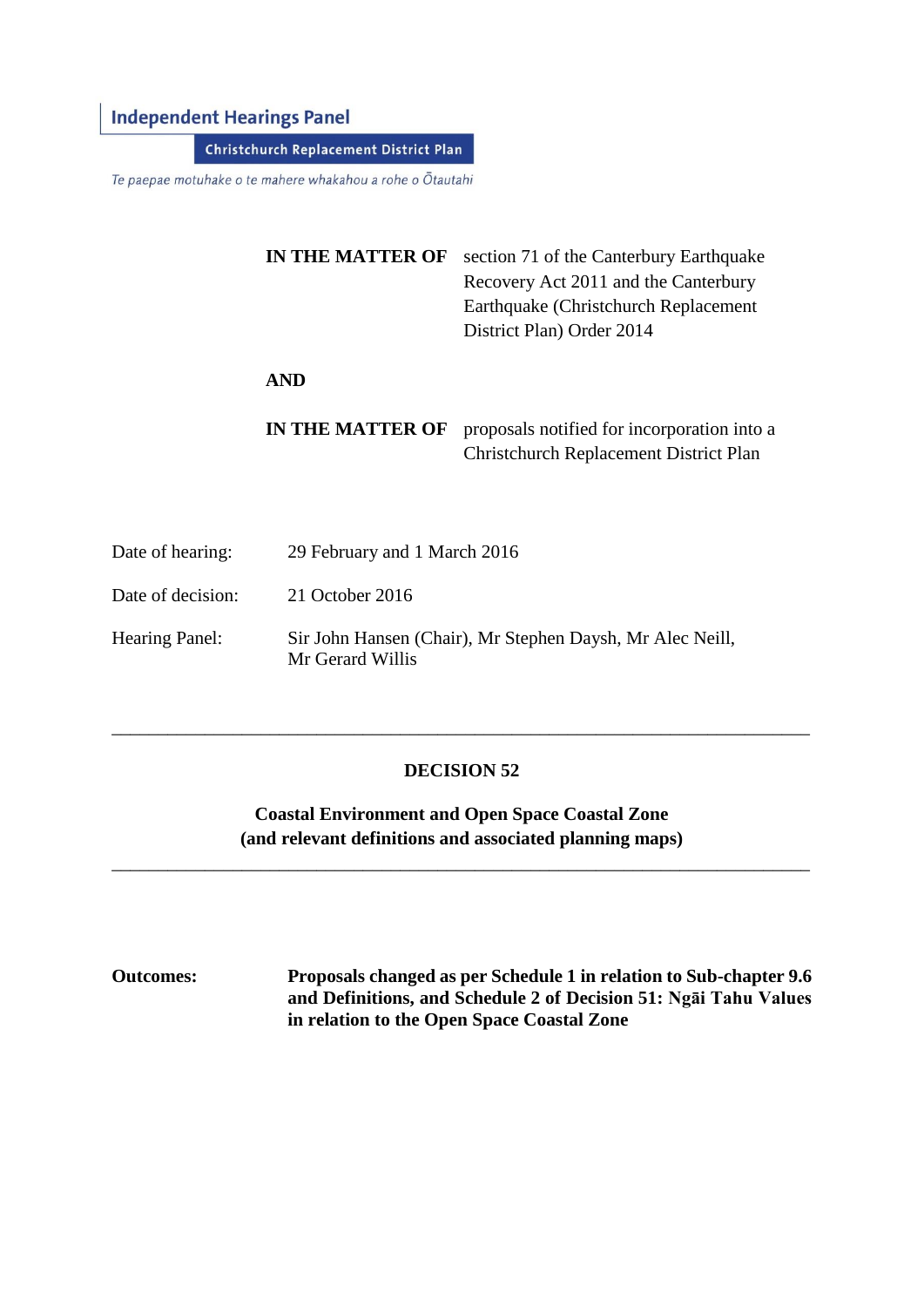## **COUNSEL APPEARANCES**

| Mr J Winchester and Ms S Meares | <b>Christchurch City Council</b>                                                       |
|---------------------------------|----------------------------------------------------------------------------------------|
| Mr C Carranceja and Ms E Moore  | Crown                                                                                  |
| Mr D van Mierlo                 | Te Rūnanga o Ngāi Tahu and Ngā Rūnanga                                                 |
| Ms G Hamilton                   | <b>Taylors Mistake Association</b><br>Taylors Mistake Association Land Company Limited |
|                                 | M Slemint/Taylor Mistake Bach Owners                                                   |
|                                 | D Hill                                                                                 |

Independent Hearings Panel<br>Christchurch Replacement District Plan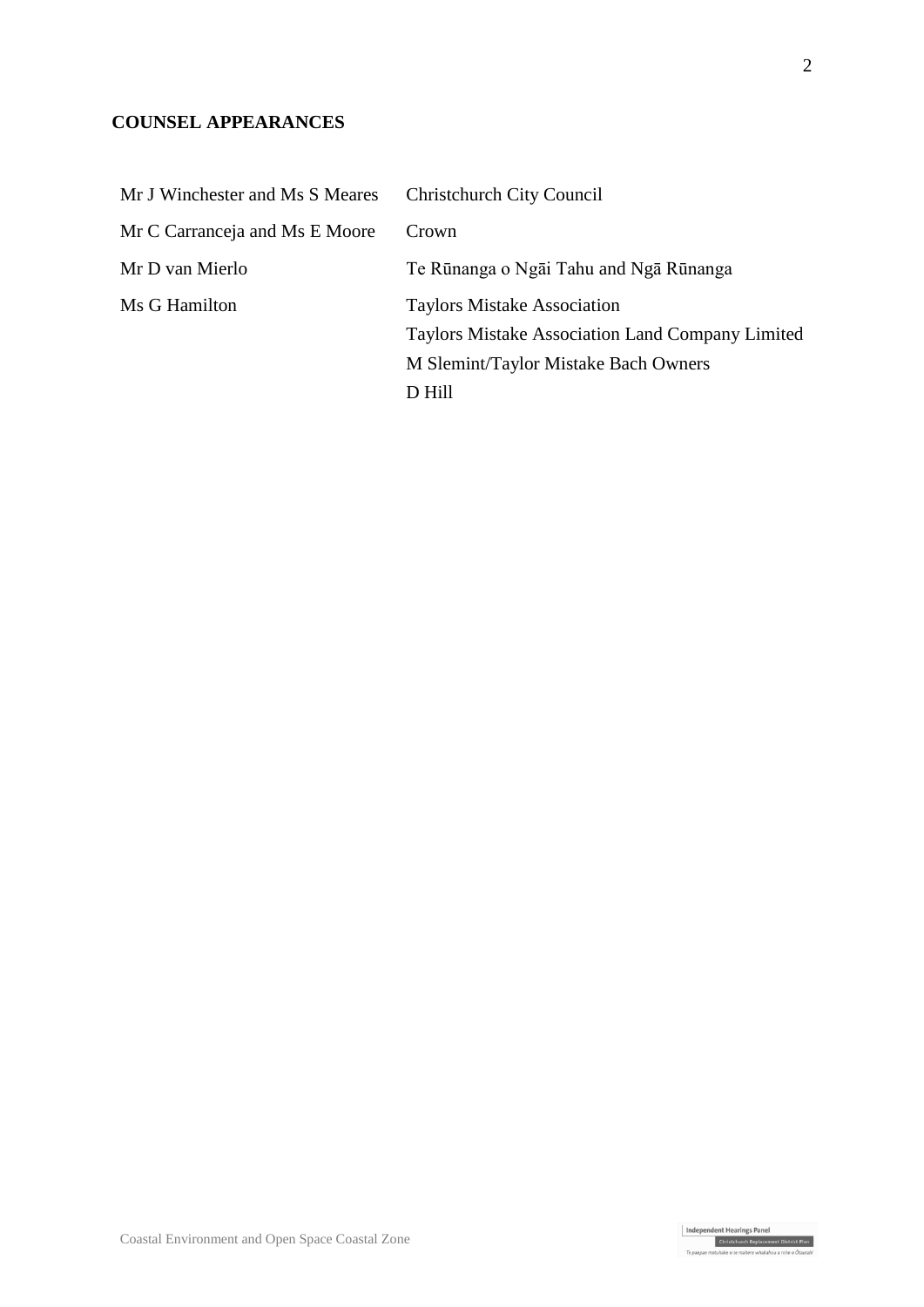### **TABLE OF CONTENTS**

| Access 13 |  |
|-----------|--|
|           |  |
|           |  |
|           |  |
|           |  |
|           |  |
|           |  |
|           |  |
|           |  |
|           |  |

Independent Hearings Panel<br>Christchurch Replacement District Plan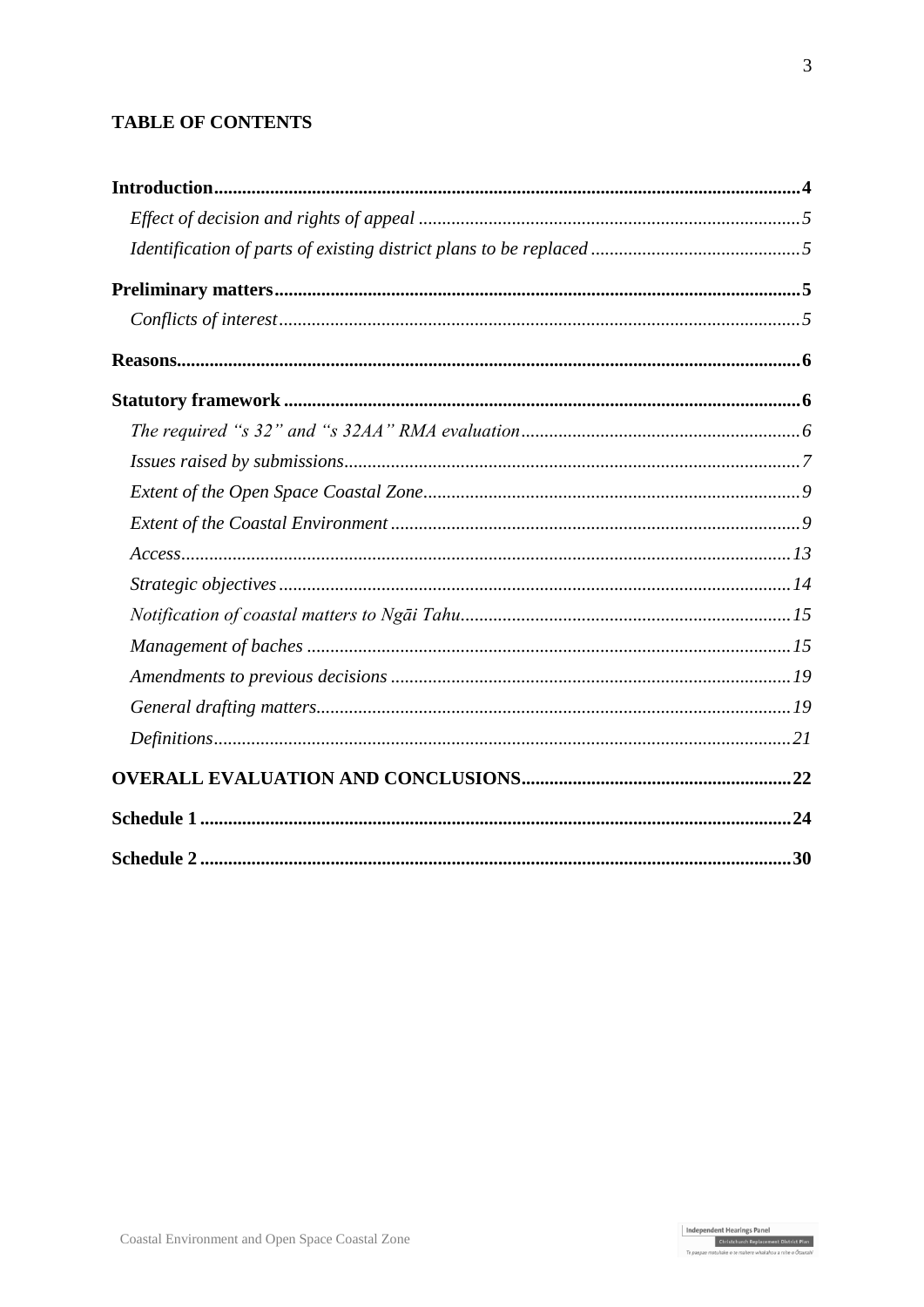#### **INTRODUCTION**

[1] This decision ('decision') continues the series of decisions made by the Independent Hearings Panel ('Hearings Panel'/'Panel') concerning the formulation of a replacement district plan for Christchurch City (including Banks Peninsula) ('Replacement Plan'/'Plan'). It concerns our hearing of the Coastal Environment proposal, along with the proposed Residential Bach Zone, which was deferred from the Residential Stage 2 hearings.<sup>1</sup>

[2] We have held back the issue of this decision due to its reliance on matters contained in the Natural and Cultural Heritage chapter (of which this decision will form a part), and the Open Space chapter.

[3] In this decision, the phrase 'Notified Version' describes the version notified by the Christchurch City Council ('the Council'/'CCC') and to which, subsequent to consideration of submissions and conferencing, a number of changes were made. This was then ultimately produced in closing by the CCC as a red-line version ('Revised Version').<sup>2</sup>

[4] Where we refer to 'Decision Version', it is our redrafting of the Revised Version, as set out in Schedule 1 in relation to Sub-chapter 9.6 Coastal Environment and related Definitions, and in relation to the Open Space Coastal Zone, as contained in Schedule 2 of Decision 51: Ngāi Tahu Values. We note that while matter of discretion 9.6.3.1(h) is attached to this decision, it is not within the scope of this decision, but in the scope of Decision 51: Ngāi Tahu Values.

[5] This decision follows our hearing of submissions and evidence. Further background on the review process, pursuant to the [Canterbury Earthquake \(Christchurch Replacement District](http://www.legislation.govt.nz/regulation/public/2014/0228/latest/DLM6190883.html?search=ts_act%40bill%40regulation%40deemedreg_Canterbury+Earthquake+%28Christchurch+Replacement+District+Plan%29+Order+2014+_resel_25_a&p=1)  [Plan\) Order 2014](http://www.legislation.govt.nz/regulation/public/2014/0228/latest/DLM6190883.html?search=ts_act%40bill%40regulation%40deemedreg_Canterbury+Earthquake+%28Christchurch+Replacement+District+Plan%29+Order+2014+_resel_25_a&p=1) ('the OIC'/'the Order') is set out in the introduction to Decision 1, concerning Strategic Directions and Strategic Outcomes (and relevant definitions) ('Strategic Directions decision').<sup>3</sup>

[6] The form of these provisions as proposed in both mediation and in closing by the Council change substantially from what was notified, with the provisions of Chapter 19 being re-

<sup>&</sup>lt;sup>1</sup> Council's pre-hearing meeting memorandum, 3 August 2015, at paragraph 2.5 and granted at the Residential (Stage 2) pre-hearing meeting (see transcript, page 36).

<sup>&</sup>lt;sup>2</sup> Attachment A to closing legal submissions of Council, 14 September 2015.

<sup>3</sup> [Strategic directions and strategic outcomes \(and relevant definitions\), 26 February 2015.](http://www.chchplan.ihp.govt.nz/wp-content/uploads/2015/03/Strategic-Directions-and-Strategic-Outcomes-Decision.pdf)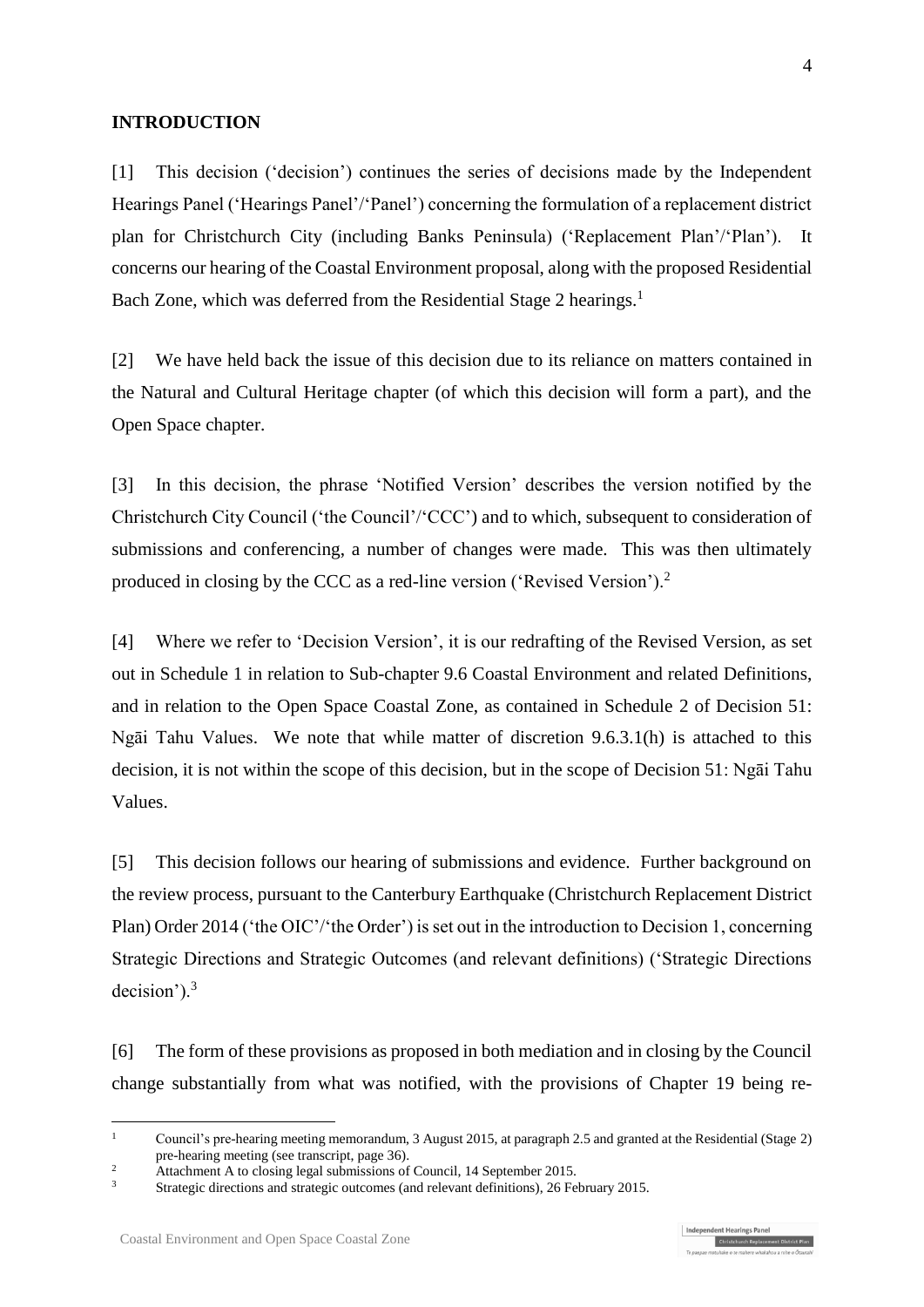distributed into other chapters of the Plan, and the Residential Bach Zone becoming Open Space Coastal Zone with a Residential Bach Overlay. A revised map showing the Open Space Coastal Zone and Coastal Bach Overlay was submitted to us along with the revised chapters in December 2015. This was reflected in the Revised Version that the Council submitted in closing. However the essence of the provisions remains. There has been broad agreement between the parties on many of the matters before us which significantly assists us with making our decision.

#### **Effect of decision and rights of appeal**

[7] Our procedure and the rights of appeal are set out in our earlier decisions.<sup>4</sup> We concur in those.

#### **Identification of parts of existing district plans to be replaced**

[8] The OIC requires that our decision also identifies the parts of the existing district plans that are to be replaced by the Chapter. In this respect, we replace all of the Planning Map zones in the existing Banks Peninsula District Plan and existing Christchurch City Plan that are impacted by our decision (as they relate to the proposed Open Space Coastal Zone).

[9] As a matter of precaution, we do not propose to replace the existing provisions (i.e. objectives, policies or rules) in the operative plans until such time as we are sure that those provisions are no longer required. We note that sites within the Open Space Coastal Zone will no longer be zoned in the existing plans, as the planning maps will have been replaced by this decision.

#### **PRELIMINARY MATTERS**

#### **Conflicts of interest**

<u>.</u>

[10] We have posted notice of any potential conflicts of interest on the Independent Hearings Panel website.<sup>5</sup> In the course of the hearing, it was identified on various occasions that

<sup>4</sup> Strategic Directions decision at [5]–[9].

The website address is [www.chchplan.ihp.govt.nz.](http://www.chchplan.ihp.govt.nz/)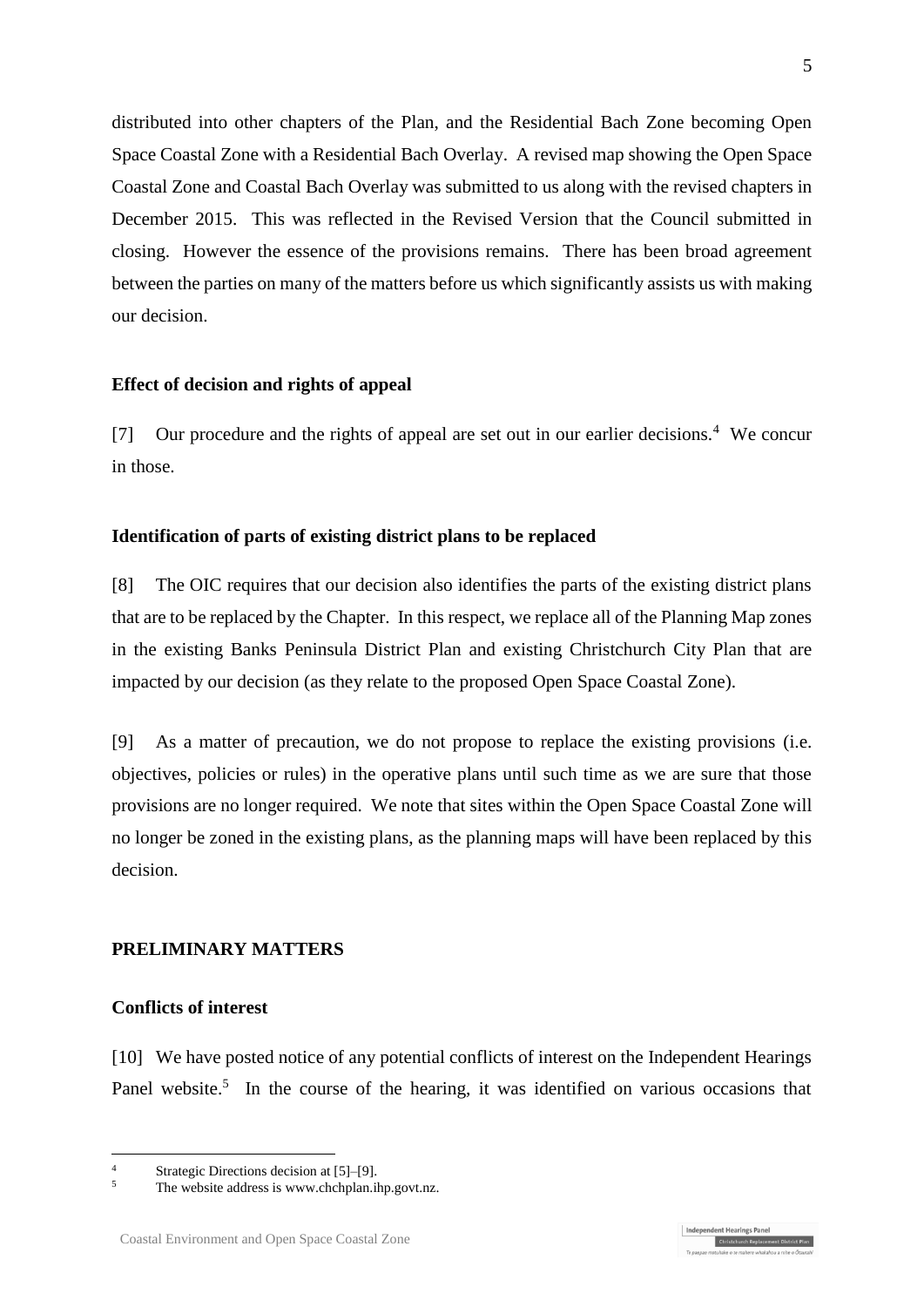submitters were known to members of the Panel either through previous business associations or through current or former personal associations. Those disclosures (and, on some matters, member recusals) were recorded in the transcript, which was again available daily on the Hearings Panel's website. No submitter raised any issue in relation to this.

#### **REASONS \_\_\_\_\_\_\_\_\_\_\_\_\_\_\_\_\_\_\_\_\_\_\_\_\_\_\_\_\_\_\_\_\_\_\_\_\_\_\_\_\_\_\_\_\_\_\_\_\_\_\_\_\_\_\_\_\_\_\_\_\_\_\_\_\_\_\_\_\_\_\_\_\_\_\_**

**\_\_\_\_\_\_\_\_\_\_\_\_\_\_\_\_\_\_\_\_\_\_\_\_\_\_\_\_\_\_\_\_\_\_\_\_\_\_\_\_\_\_\_\_\_\_\_\_\_\_\_\_\_\_\_\_\_\_\_\_\_\_\_\_\_\_\_\_\_\_\_\_\_\_\_**

#### **STATUTORY FRAMEWORK**

[11] The OIC directs that we hold a hearing on submissions on a proposal and make a decision on that proposal.<sup>6</sup> Our Stage 1 Natural Hazards decision set out the relevant statutory framework and our obligations with regard to statutory documents, which also applies to this decision.<sup>7</sup> In addition to the documents on the list provided in that decision, the National Policy Statement for Freshwater Management is a relevant document to which we must give effect through the provisions.<sup>8</sup> Further we must not be inconsistent with the Lyttelton Port Recovery Plan.

[12] As stated in the evidence of Ms Ferguson, agreement was reached in mediation that, subject to appropriate drafting, a revised proposal would achieve the relevant statutory tests. Any outstanding matters were matters of detail which we address below, and for the remainder of the provisions, in the absence of any opposition, we accept Ms Ferguson's evidence and the opening legal submission of the Christchurch City Council,<sup>9</sup> that the remainder of the provisions appropriately implement the Higher Order Documents.

#### **The required "s 32" and "s 32AA" RMA evaluation**

[13] Again, this is a matter referred to in earlier decisions. We adopt and endorse [48]–[54] of our Natural Hazards decision. In the course of addressing matters where there is still disagreement between the parties, we note our evaluation below addresses the requirements of

1

 $^{6}$  OIC, cl [12\(1\).](http://www.legislation.govt.nz/regulation/public/2014/0228/latest/DLM6191312.html?search=ts_act%40bill%40regulation%40deemedreg_Canterbury+Earthquake+(Christchurch+Replacement+District+Plan)+Order+2014+_resel_25_a&p=1)

 $\frac{7}{8}$  At [38].

<sup>8</sup> As noted in the evidence in chief of Ms Shirley Ferguson, planner for the Christchurch City Council, 5 February 2015 at para 7.7, in response to a submission of Te Rūnanga o Ngāi Tahu.

<sup>&</sup>lt;sup>9</sup> Opening submissions for the Council, 28 February 2016, at para 4.2.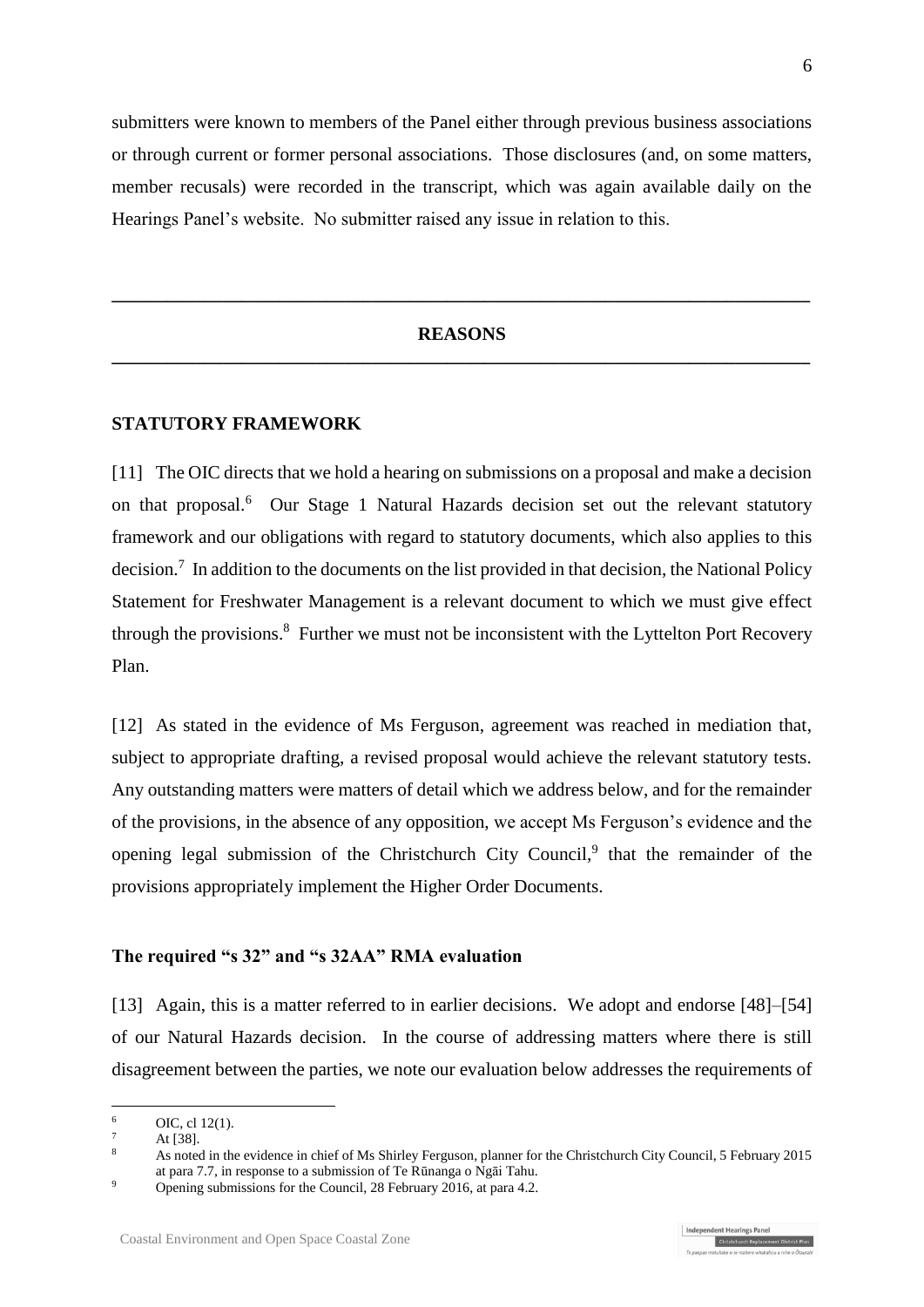s 32AA at a level that is appropriate and corresponds to the scale and significance of the changes sought. Notwithstanding that, we are satisfied, due to the degree of agreement reached between the parties, that the changes agreed to by the parties to the Notified Version accord with the requirements of s 32AA, and that the evaluation has been addressed through the evidence we have heard.

[14] Where we have undertaken changes to the drafting of the provisions, we have set out the reasons for doing so and evaluated those changes in accordance with our duties.

#### **Issues raised by submissions**

[15] We have considered all submissions and further submissions received in relation to the Coastal Environment and Residential Bach Zone. Schedule 2 lists the witnesses who gave evidence for various parties, and submitter representatives.

[16] We have been assisted in making our decision by mediation that was undertaken prior to the hearing. We have also considered the accept/reject recommendations of the Council witnesses, and this has assisted us with preparing the Decision Version of the district plan text provided at Schedule 1.

[17] As we note earlier in this decision, the form of the Council's Revised Version differs from what was notified. Importantly, the parties generally agreed that the Coastal Environment Chapter should be integrated with other chapters in the Replacement Plan (principally the Natural and Cultural Heritage chapter as a new Sub-chapter 9.6 Coastal Environment), and that the Coastal Zone and the Residential Bach Zone should be incorporated into an Open Space Coastal Zone with a Coastal Bach Overlay. This was based on the Crown's submission and as this was not contested, we accept the submission.

[18] By the time of hearing, the matters between the parties had significantly reduced. The remaining matters for determination arising from submissions and the Council's closing submissions include:

(a) amendments to Policy 9.6.2.3 regarding the extent of the coastal environment, including site specific matters;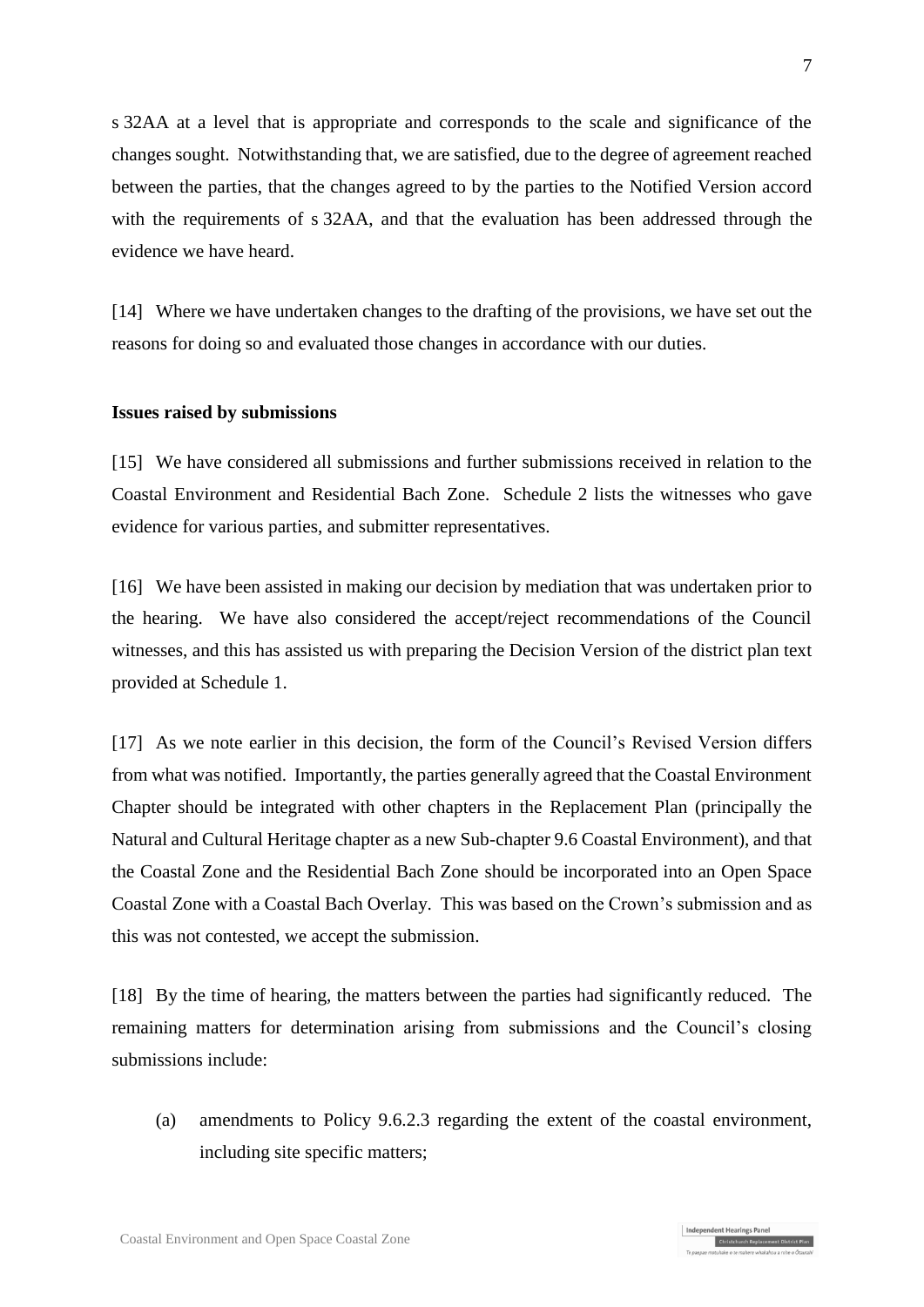- (b) wording related to Objective 9.6.1.2 relating to access;
- (c) possible addition of a new Strategic Objective 3.3.16 (noting that this is now proposed as Strategic Objective 3.3.17 as part of Decision 51: Ngāi Tahu Values) relating to water/wai quality;
- (d) notification requirements in relation to Ngāi Tahu in coastal areas;
- (e) management of baches at Taylors Mistake, Hobsons Bay and Boulder Bay and the use of prohibited status in relation to the number allowed; and
- (f) access considerations as part of Policy 18.1.10(a).

[19] We accept the evidence that supported the Council's position in relation to submissions from parties that did not attend the hearing. In addition, unless expanded on to the contrary below, we accept the evidence of the Council in relation to its position on the following submissions from submitters who appeared at the hearing:

- (a) The Crown (3721)
- (b) Te Rūnanga o Ngāi Tahu (3772/5059)
- (c) South Brighton Residents Association and Empowered Christchurch (3945/8296)
- (d) Mr Edward Aitken (FS5021)
- (e) Ms Karina Hay (3281/8158)
- (f) Mr Otto Snoep (2067/7278)
- (g) Taylors Mistake Association (2192/3525)
- (h) Taylors Mistake Association Land Company (2128/2134)
- (i) Ms Melanda Slemint/Taylors Mistake Bach Owners (2134/9094)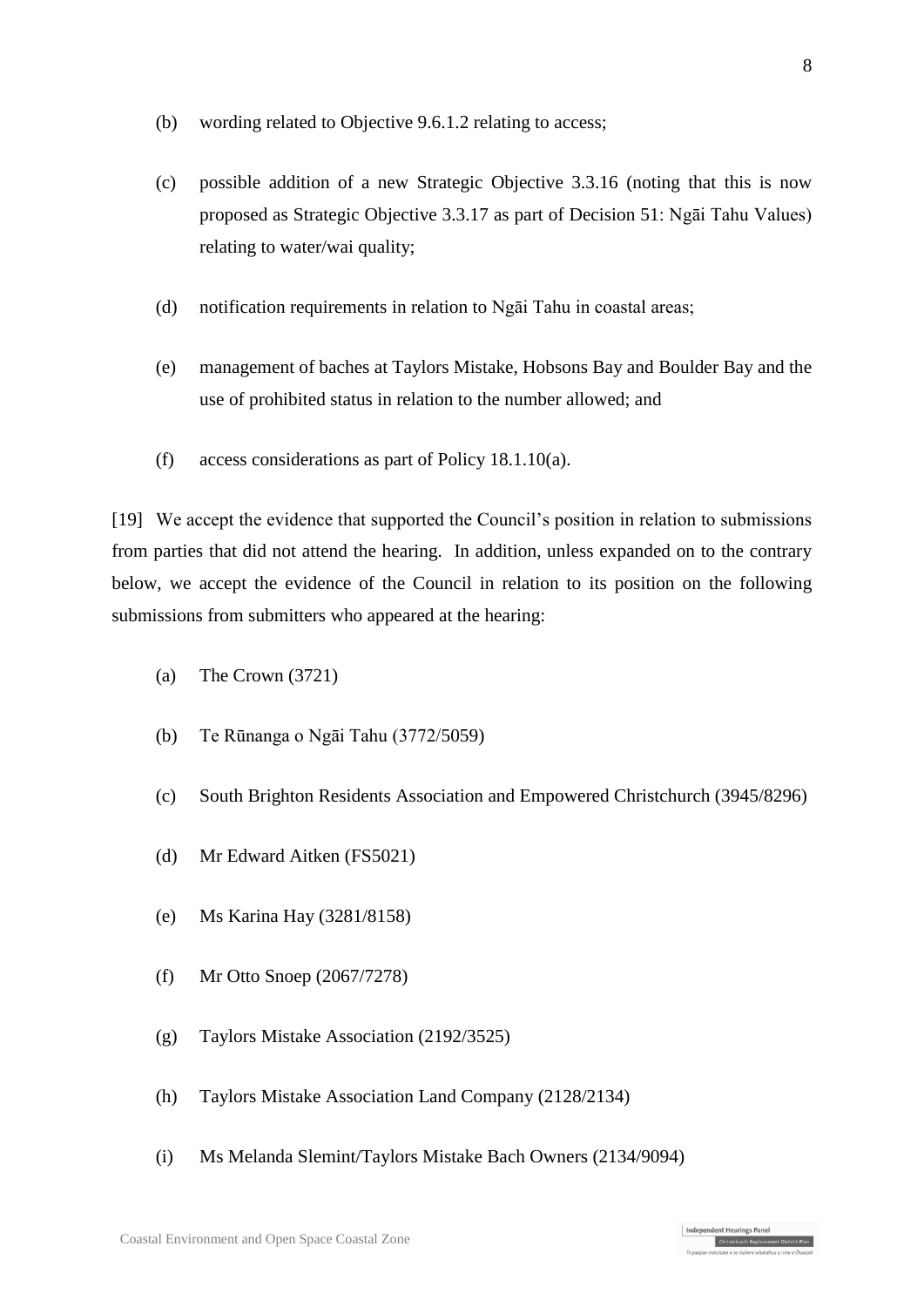- (j) Ms Sue Carbines (9091)
- (k) Ms Jan Burney (7916)

#### **Extent of the Open Space Coastal Zone**

[20] By the time of the hearing, the Council had reached full agreement with submitters on the extent of the Open Space Coastal Zone. This included amendments at Southshore in relation to submissions to rezone areas from Open Space Coastal Zone to Residential Suburban Zone.<sup>10</sup> Given the agreement reached on this matter, we find that the zoning proposed is the most appropriate for implementing the objectives and policies of the Plan.

#### **Extent of the Coastal Environment**

[21] A number of parties gave evidence or presented submissions in relation to the extent of the Coastal Environment. The Notified Version included delineation of the coastal environment on the planning maps, but with no guidance as to how that area was to be determined. This matter has now been addressed through additional wording in the introduction to the chapter.

[22] The Crown submitted to us that definition of 'the coastal environment' was difficult, noting case law discussing "grey areas and blurred edges",<sup>11</sup> and that in the case of the Meridian Wind Farm in Wellington "the theoretical extent of the coastal environment was somewhat academic".<sup>12</sup> It proposed an additional policy that sought recognition of the dynamic nature of the coastal environment. It contended that a decision-maker could, as a matter of fact, find on enquiry that an area that was outside of the delineated coastal environment area maps was in 'the coastal environment'.

[23] The Council's position is that it recognises that activities outside of the coastal environment have the potential to impact on the coastal environment. It is concerned that the drafting proposed by the Crown supports a "blurry line" argument, but that this is not helpful to plan users or the public generally. Rather it prefers not that the line gets "moved", but that

<sup>&</sup>lt;sup>10</sup> Opening submissions for the Council at para 5.17; submissions of Karina Hay (3281), Linwood 2000 Limited (8158), and Linwood Investments Limited (8159); Rebuttal evidence of Shirley Ferguson at paras 6.1–6.5.

<sup>&</sup>lt;sup>11</sup> *Kaupokonui Beach Society Inc v South Taranaki District Council* [2008] NZEnvC 145 at [46].

<sup>12</sup> *Meridian Energy Limited v Wellington City Council* [2011] NZEnvC 232 at [144].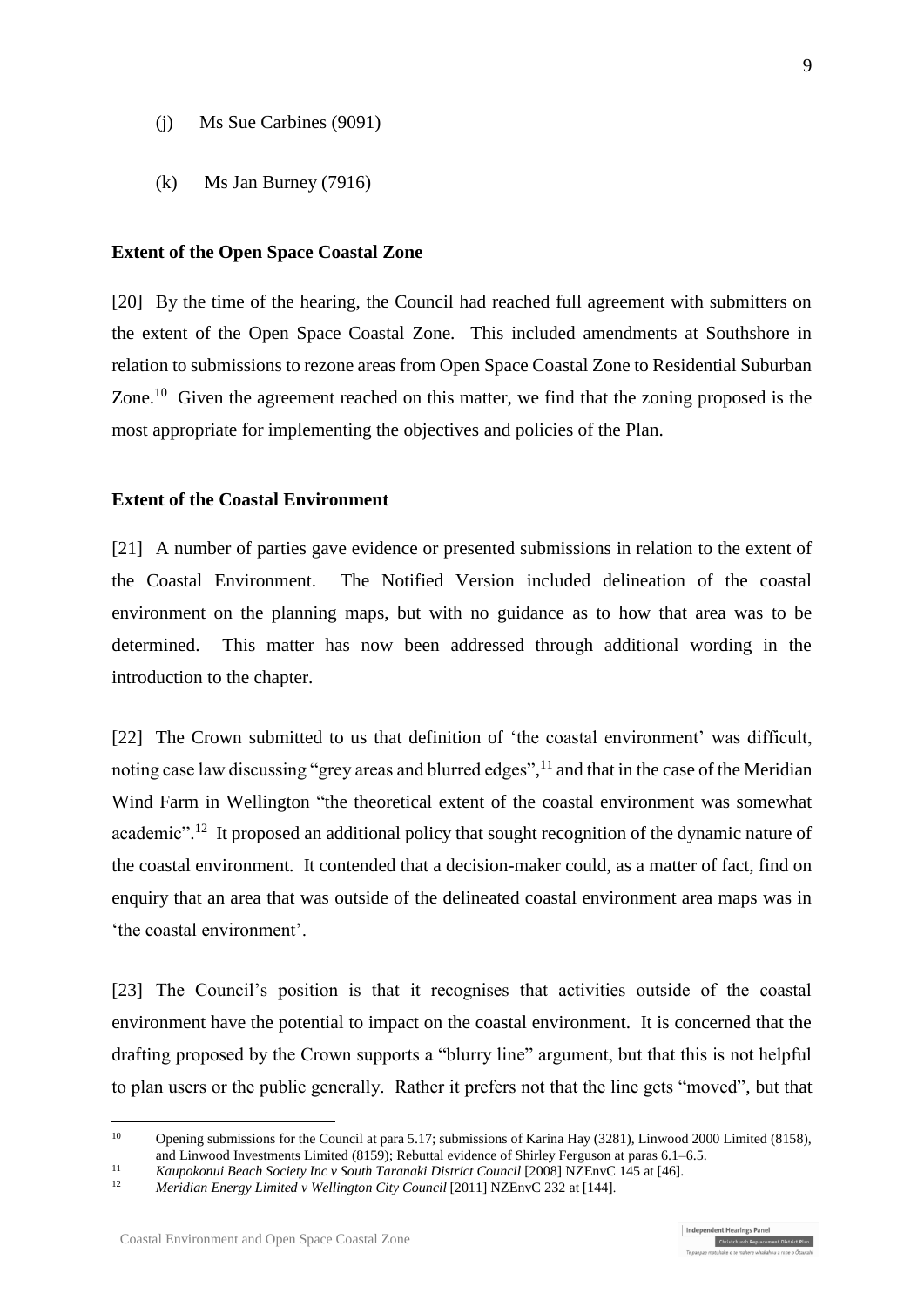activities outside of the delineated coastal environment line might be seen as having an impact on values within the coastal environment. In this respect, it prefers amendment of Policy 9.6.2.1 by widening the application of that policy to all areas that may impact on the values of the coastal environment, rather than confining it as drafted to just those areas in the coastal environment.

<span id="page-9-0"></span>[24] We heard from a number of submitters who were concerned that they were identified as being within the coastal environment. Those submitters perceived that being within the coastal environment restricted what they could do.<sup>13</sup> We record that the New Zealand Coastal Policy Statement 2010 ('NZCPS') requires that councils manage a range of activities in the coastal environment (Policy 6). In order to do so, the Council has delineated these areas. In terms of policies and rules and its duty to manage activities, the response by the Council could best be described as a "light touch" — no specific rules apply to activities in the coastal environment area delineated in the planning maps over and above what is provided in the general zone provisions and the assessment matter for restricted discretionary activities, or specific provisions related to Lyttelton Port.

[25] We note Policy 1 of the NZCPS recognises that the extent and characteristics of the coastal environment varies from region to region and locality to locality, and that it provides a list of what the coastal environment includes, but is not exhaustive. The Council has identified in its Section 32 report the use of a multi-criteria analysis to determine the landward extent of the coastal environment,<sup>14</sup> which was further addressed in evidence. This was not challenged by any expert, and it was accepted by Mr Rough, expert landscape architect for the Crown, that "[t]he maps show a generally pragmatic line in regard to the coastal environment's inland extent and, furthermore, the coastal environment as delineated encapsulates the importance attached to areas close to the sea/land interface".<sup>15</sup>

[26] We further received, in closing submissions from the Council, a further assessment for two areas that were re-considered following submissions at the hearing, in relation to Mr Edward Aitken and Ms Jan Burney. 16

<sup>&</sup>lt;sup>13</sup> Mr Edward Aitken (FS5021) and Ms Jan Burney (7916).

<sup>&</sup>lt;sup>14</sup> Section 32 Chapter 19 Coastal Environment, Page 6 at 1.3.3<br><sup>15</sup>

<sup>&</sup>lt;sup>15</sup> Third statement of evidence of Peter Rough on behalf of the Crown, Stage 3: Coastal Environment, 15 February 2016.

Above, [n 13.](#page-9-0)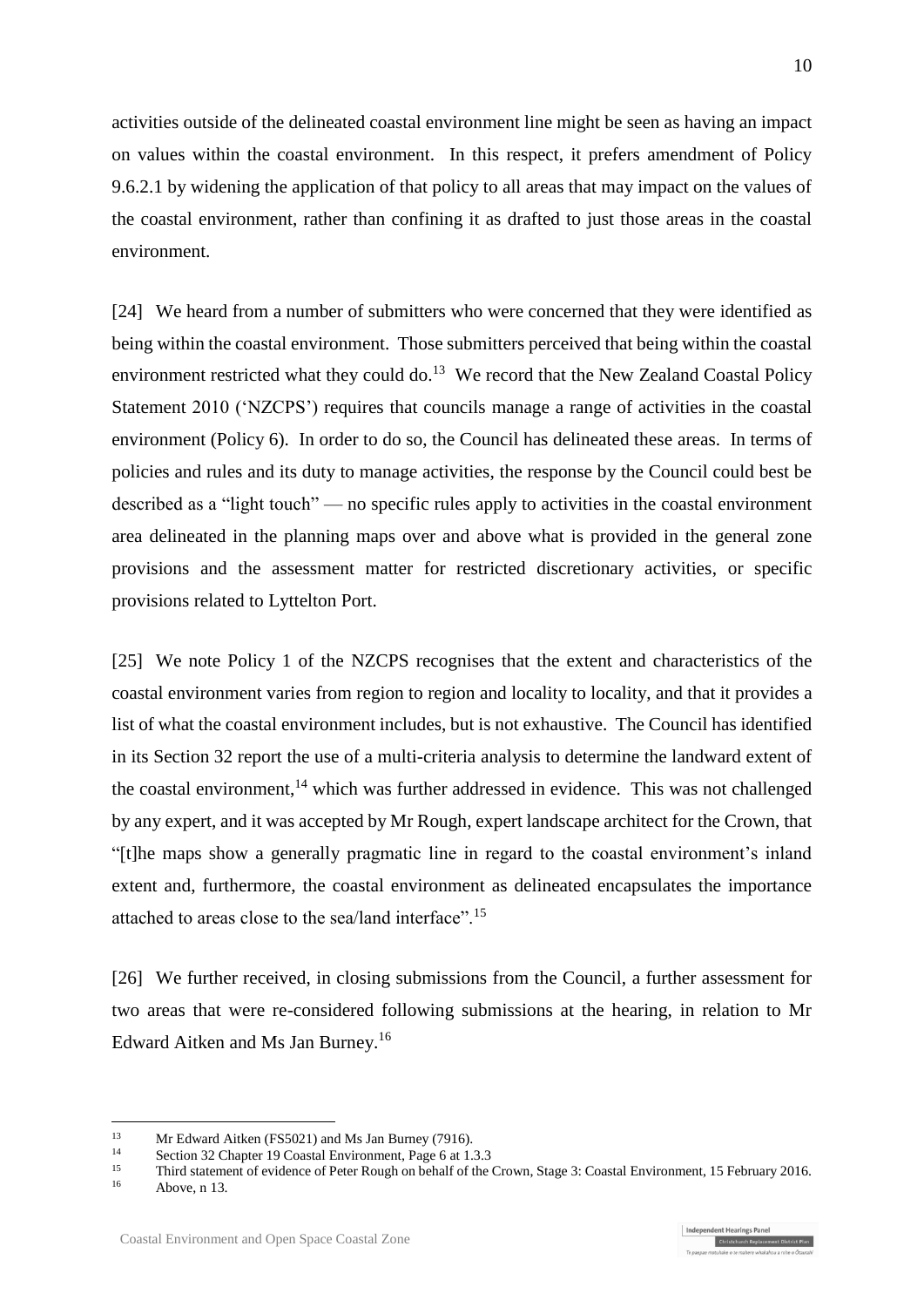[27] Mr Aitken presented his submission to us in relation to his property at Holmes Bay, which sits within the wider Pigeon Bay. Mr Aitken sought to have the area delineated as coastal environment reduced, primarily in relation to his house in Holmes Bay. Prior to the hearing, Ms Yvonne Pflüger, a landscape architect for the Council, agreed that some of the line could be adjusted to exclude cropping areas within the site. Mr Aitken discussed his previous experience seeking consent for marine farms in Pigeon Bay. He remained concerned that the identification of the coastal environment line could potentially cause an extra barrier in future applications for consent.<sup>17</sup>

[28] In relation to Mr Aitken's rural property, we are satisfied that the Council has taken an objective and consistent approach in relation to its analysis of what it considers to be the coastal environment for the purpose of giving effect to the NZCPS. We accept Mr Aitken's request in part, to the extent that the amendment of the coastal environment line has been agreed with the Council. We have no expert evidence that challenges the Council's revised position, and on the balance of the evidence we accept that those areas so delineated are the most appropriate for implementing the objectives of the plan, and the higher order planning documents.

[29] The sites Ms Burney submitted on, at 3 and 5 Beacon Street, Brooklands, are located in the Specific Purpose (Flat Land Recovery) Zone. Ms Burney did not put forward any expert evidence, however, she expressed to us her concern in relation to potential impact of the coastal environment line on reinstatement of the two properties, and consenting and provision of infrastructure.<sup>18</sup> In Decision 21, the Hearings Panel on that matter has provided for continued residential use in the Specific Purpose (Flat Land Recovery) Zone, generally in accordance with existing zoning (with the decision noting some key differences).<sup>19</sup>

[30] As part of the Council's closing legal submissions, we received a memorandum setting out a multi-criteria assessment for Brooklands, in response to Ms Burney's submission, which concluded that the line as drafted be retained.<sup>20</sup>

[31] We acknowledge Ms Burney's request, and that for a lay person the construct of a district plan, and how some of the matters are arrived at, can be a difficult matter to navigate. However,

Independent Hearings Panel

Christchurch Replacement District Plan

 $\frac{17}{18}$  Transcript, page 73.

<sup>&</sup>lt;sup>18</sup> Transcript, pages 167–169.

<sup>&</sup>lt;sup>19</sup> Specific Purpose (Flat Land Recovery) Zone — Stage 3 at [27].<br>
<sup>20</sup> Clasing submissions for the Council 22 Marsh 2016, Attachma

<sup>20</sup> Closing submissions for the Council, 22 March 2016, Attachment D.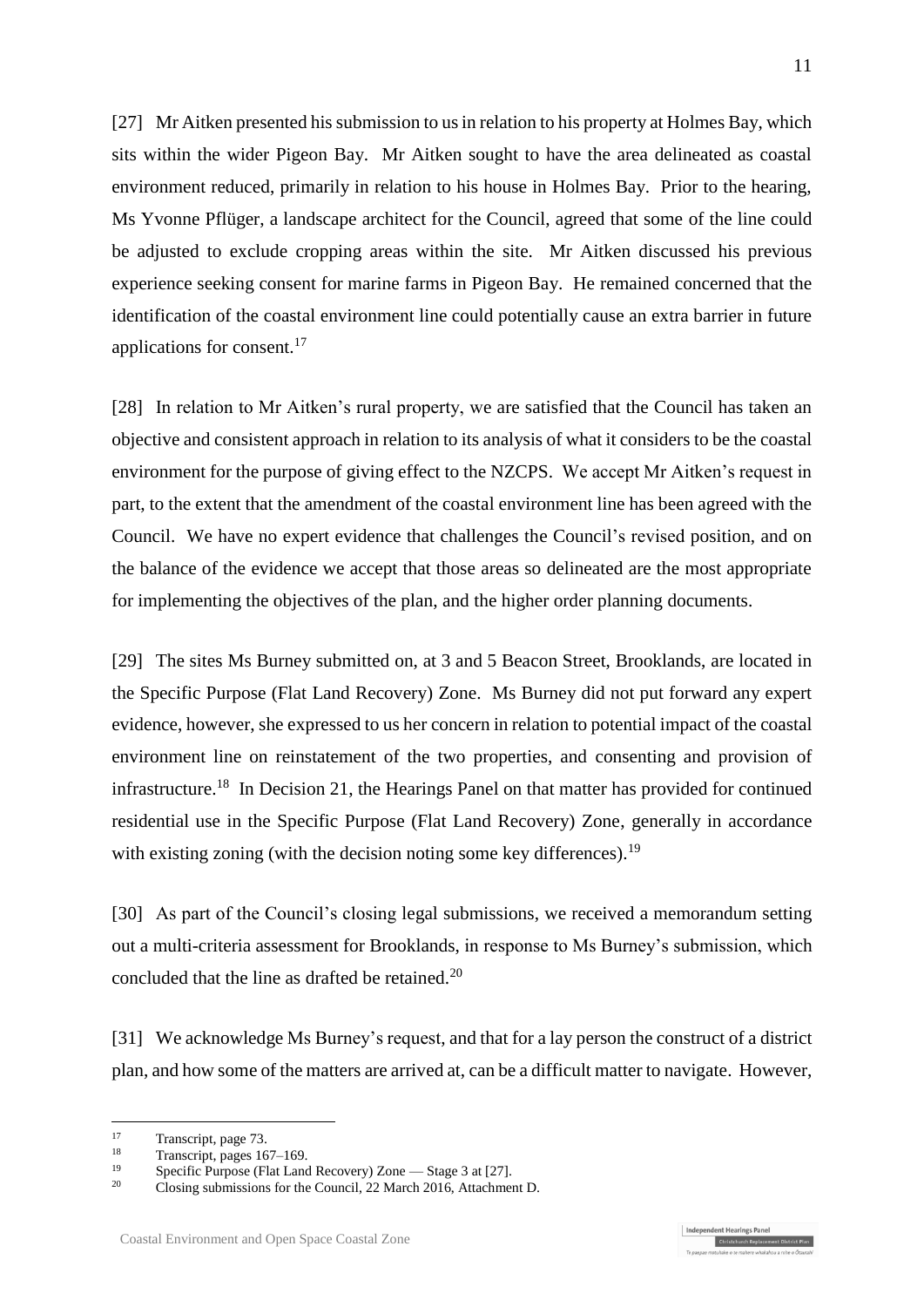we are satisfied that the delineation of the coastal environment for Ms Burney's sites is consistent with other sites in Brooklands, and along the Pegasus Bay coastline. We do not consider it appropriate to delineate the coastal environment on a site-by-site basis, particularly when the area is an 'environment' rather than a zone. As such, we decline the relief sought by Ms Burney to amend the coastal environment line at Brooklands.

[32] For Ms Burney's benefit, we note that there is no cross-reference to the coastal environment matters of discretion for restricted discretionary activities in the Specific Purpose (Flat Land Recovery) Zone. Reference should also be made to those activities that are provided for as permitted activities in Rule 21.11.2.2.1 in Decision 21.

[33] Turning to the provisions, we accept the submission of the Crown that it is appropriate to include a policy that recognises that the extent of the coastal environment varies according to the dynamic nature of the values, processes and qualities present. This is evident in the delineation of the coastal environment line boundary and the evidence before us. It also gives effect to Policy 1 of the NZCPS, which states:

### **Policy 1 Extent and characteristics of the coastal environment**

(1) Recognise that the extent and characteristics of the coastal environment vary from region to region and locality to locality; and the issues that arise may have different effects in different localities.

[34] While useful for providing certainty for the application of the restricted discretionary assessment criteria, we do consider that, on enquiry and after an application has been received, a proposal may be found to either have effects on coastal environment values, or following proper consideration may be found to be located within the coastal environment.

[35] Notwithstanding our agreement with the Crown's arguments, we prefer the drafting proposed by the Council in closing. The Council proposed that the first part of the Crown's draft policy be retained as follows: $^{21}$ 

### **9.6.2.3 Extent of the Coastal Environment**

a. Recognise that the landward extent of the coastal environment varies according to the dynamic nature of the values, processes and qualities present.

1



<sup>21</sup> Closing submissions for the Council, 22 March 2016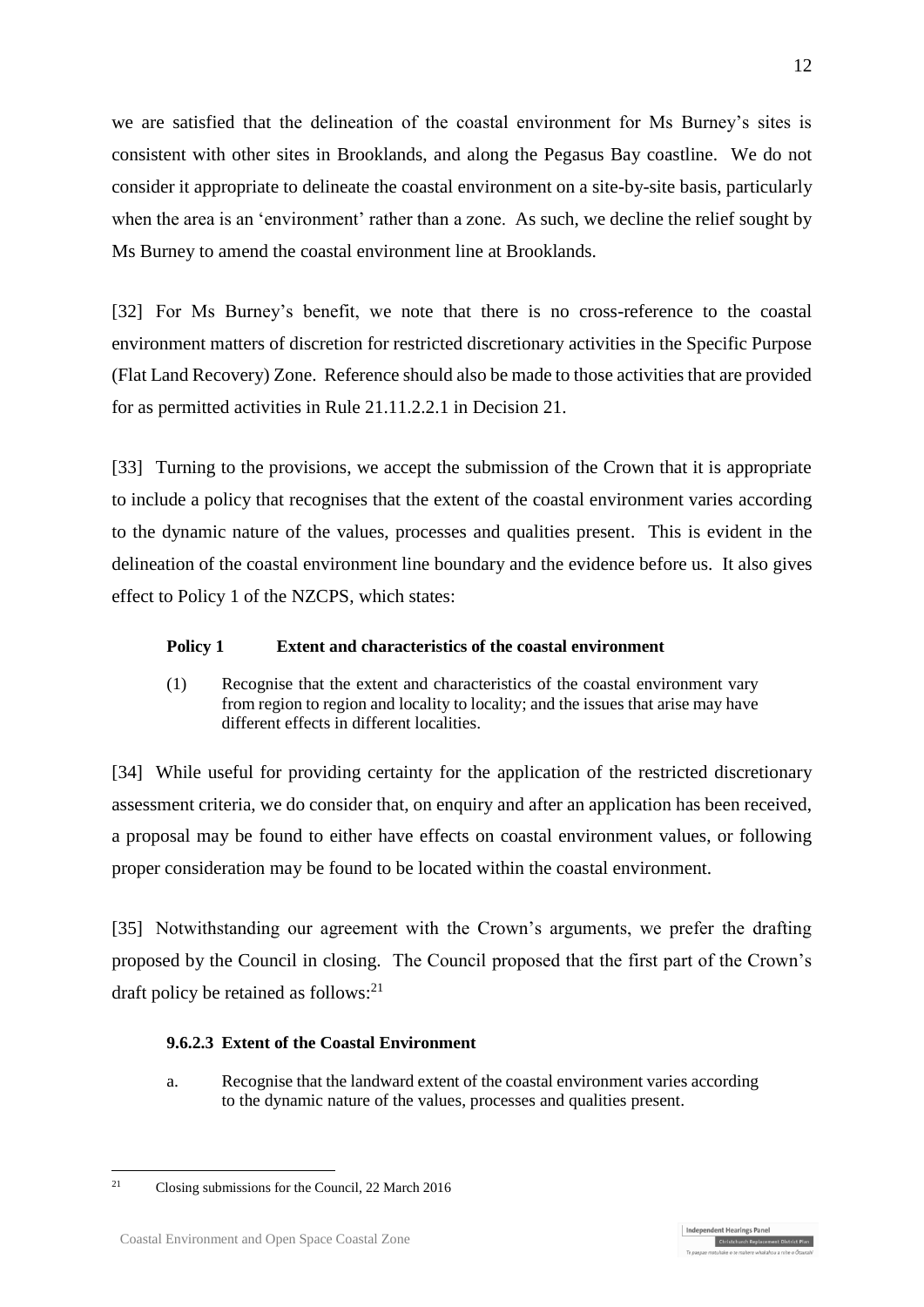[36] The Council then proposed amending Policy 9.6.2.1 so that the policy relates to effects on the coastal environment, not just effects of activities within the coastal environment, as set out below:

#### **9.6.2.1 Effects of aActivities in on the Coastal Environment**

a. Ensure that subdivision, use and development within the coastal environment is of a scale and located to maintain and protect the values of the coastal environment, including:

…

[37] We prefer that approach because the policy is appropriately widened: it provides guidance to a decision-maker that even if a proposal is located outside of the coastal environment as delineated in the Plan, scale and location are important; and that it is the values of the coastal environment that are to be maintained and protected. This provides better guidance than simply stating that activities may have effects on coastal values. It also better gives effect to the NZCPS, which states:

#### **Policy 4 Integration**

Provide for the integrated management of natural and physical resources **in** the coastal environment, **and activities that affect the coastal environment**. [our emphasis]

[38] By providing that guidance, we consider that the drafting proposed by the Council is the most appropriate means of achieving Objective 9.6.1.1 which seeks to enable social, cultural and economic wellbeing and health and safety, while maintaining and protecting the values of the coastal environment.

[39] We find the provisions, as amended by our decision, and delineation of the coastal environment to be appropriate for implementing the objectives and policies of the Plan and that they properly give effect to the higher order planning documents.

#### **Access**

[40] Mr Tim Ensor, planner for the Crown, sought in his evidence a change to Objective 9.6.1.2 (previously Objective 9.4.1.2). Objective 9.6.1.2 seeks the outcome of providing access in places or forms which are compatible with public safety and the sensitivity of the receiving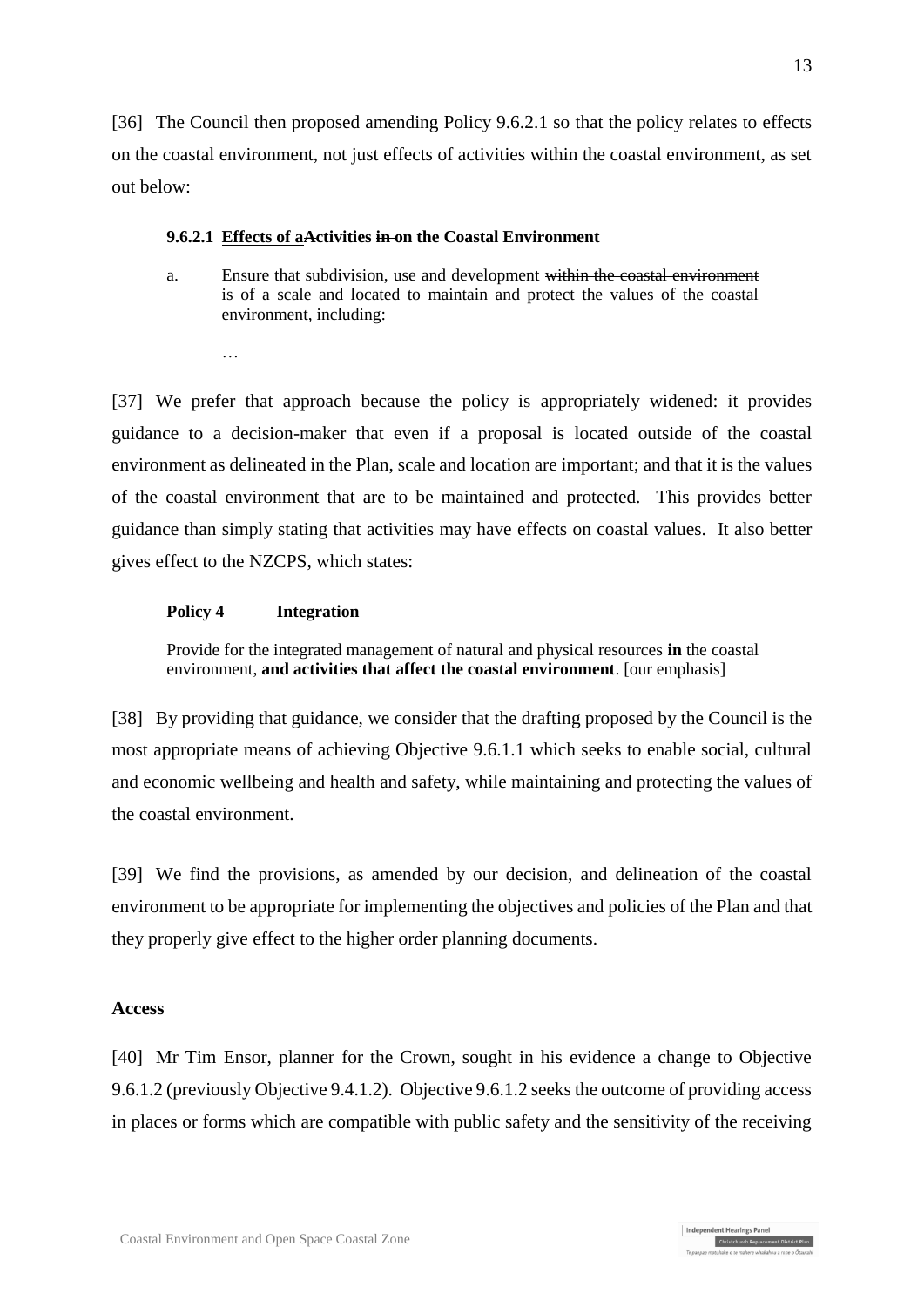environment. In effect, Mr Ensor sought that "provide" be augmented with "maintained or enhanced".

[41] Ms Ferguson responded in her rebuttal evidence that the wording was discussed at mediation and it was agreed that the wording in the Te Rūnanga o Ngāi Tahu/Ngā Rūnanga ('Ngāi Tahu') submission should be included. 22 Mr Winchester in closing confirmed that, while the Council accepted the merits of the submission, there may be submitters that did not make submissions on the objective at the hearing. The Crown also responded in its closing that it had not agreed to any specific wording, and submitted that the Panel is entitled to formulate its own view, having regard to the Higher Order Documents and evidence.<sup>23</sup>

[42] We do not think that the change, while important, is of great significance, but we do agree with Mr Ensor, whose evidence was available to all parties prior to the hearing, that the proposed changes better reflect Part 2 of the RMA, the NZCPS and the Canterbury Regional Policy Statement ('CRPS'). We understand the concern of the Council that it does not wish to step back from a mediated outcome, but we are also conscious of our duty under s 32 to ensure that objectives are the most appropriate way to achieve the purpose of the RMA, and that we must give effect to both the NZCPS and the CRPS. We do not consider there are any issues as to process nor that any party would be prejudiced, given all of the evidence was available to all parties prior to the hearing.

[43] As such, we agree to the changes sought by the Crown and this is reflected in the Decision Version.

#### **Strategic objectives**

1

[44] Ngai Tahu raised in its opening legal submissions<sup>24</sup> that there have been ongoing discussions between Ngāi Tahu, the Crown and the Council regarding an additional strategic direction for water quality that would expressly refer to the coastal environment, to be inserted as Objective 3.3.16. The Council advised in closing that those discussions were continuing, and that in the interim, placeholders have been inserted into the text of the Revised Version of the coastal provisions so that further changes can be inserted once agreement has been reached

<sup>22</sup> Rebuttal evidence of Shirley Ferguson on behalf of Christchurch City Council, 22 February 2016, at para 4.11.

<sup>&</sup>lt;sup>23</sup> Closing submissions for the Crown for the Coastal Environment Hearing, 15 March 2016, at para 3.3.<br> **Channical Strategies** on heart for Ta Bineance a Negi Tabu and Neg Bineance 26 Esbruary 2016

<sup>24</sup> Opening legal submission on behalf of Te Rūnanga o Ngāi Tahu and Ngā Rūnanga, 26 February 2016, at para 21.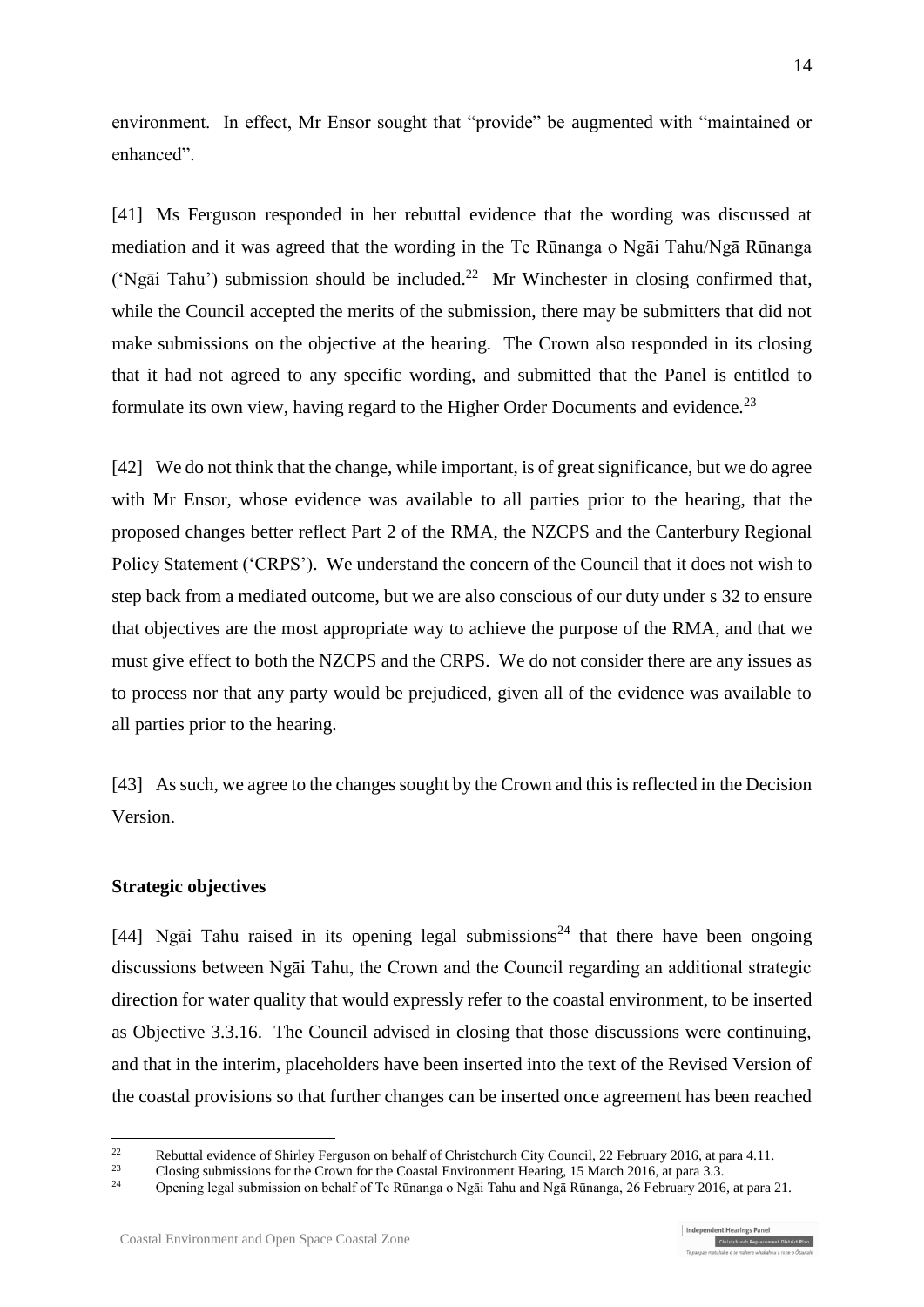as part of the Natural and Cultural Heritage proposal. We address this matter in our Decision 51: Ngāi Tahu Values.

#### **Notification of coastal matters to Ngāi Tahu**

[45] Ms Yvonne Legarth raised the matter of notification in her evidence.<sup>25</sup> Ms Legarth concluded that where a plan includes a restricted discretionary activity rule and a matter of discretion includes consideration of cultural values, a requirement to notify the relevant rūnanga could be included in the rule to ensure relevant information is provided that assists with decisions on consents.

[46] Both Mr van Mierlo and Mr Winchester recorded that these matters would be resolved as part of further work being undertaken as part of the Natural and Cultural Heritage proposal, and Te Rūnanga o Ngāi Tahu's proposal for an additional section 9.5 to that chapter.<sup>26</sup>

[47] No changes are made in relation to this decision.

#### **Management of baches**

[48] The management of the baches at Taylors Mistake and Boulder Bay have a long history, spanning a number of Environment Court and other decisions. In part, a significant issue has been the fact that they constitute a private use of Council-owned land. None of the baches has a licence to occupy this public land, however, the Council has been in the process of reviewing this arrangement. This is a matter that is outside our jurisdiction and our decision should not be seen as determinative as to the appropriateness or otherwise of licensing the baches.

[49] A comprehensive history up until 2002 is set out in an earlier Environment Court decision,<sup>27</sup> which resulted in the scheduling and retention of a number of baches, and removal of the balance. The baches to be retained were always subject to appropriate licensing being granted, and the Environment Court was careful not to make any judgement on the licensing arrangement or existing use rights. Ms Oliver elaborates on some of the matters occurring since that decision, including ongoing negotiation with the Council with regard to licences to

<sup>&</sup>lt;sup>25</sup> Evidence in chief of Yvonne Legarth, 15 February 2016, at paras  $44-55$ .<br>  $\frac{26}{26}$  Clasing submissions for Ta Binames a Mazi Tabu 16 Marsh 2016, at paras

<sup>26</sup> Closing submissions for Te Rūnanga o Ngāi Tahu, 16 March 2016, at paras 13–14; closing submissions for the Council, 22 March 2016, at para 4.15.

<sup>&</sup>lt;sup>27</sup> *Save the Bay Limited v Christchurch City Council* [2002] NZEnvC 159 at [21]–[56].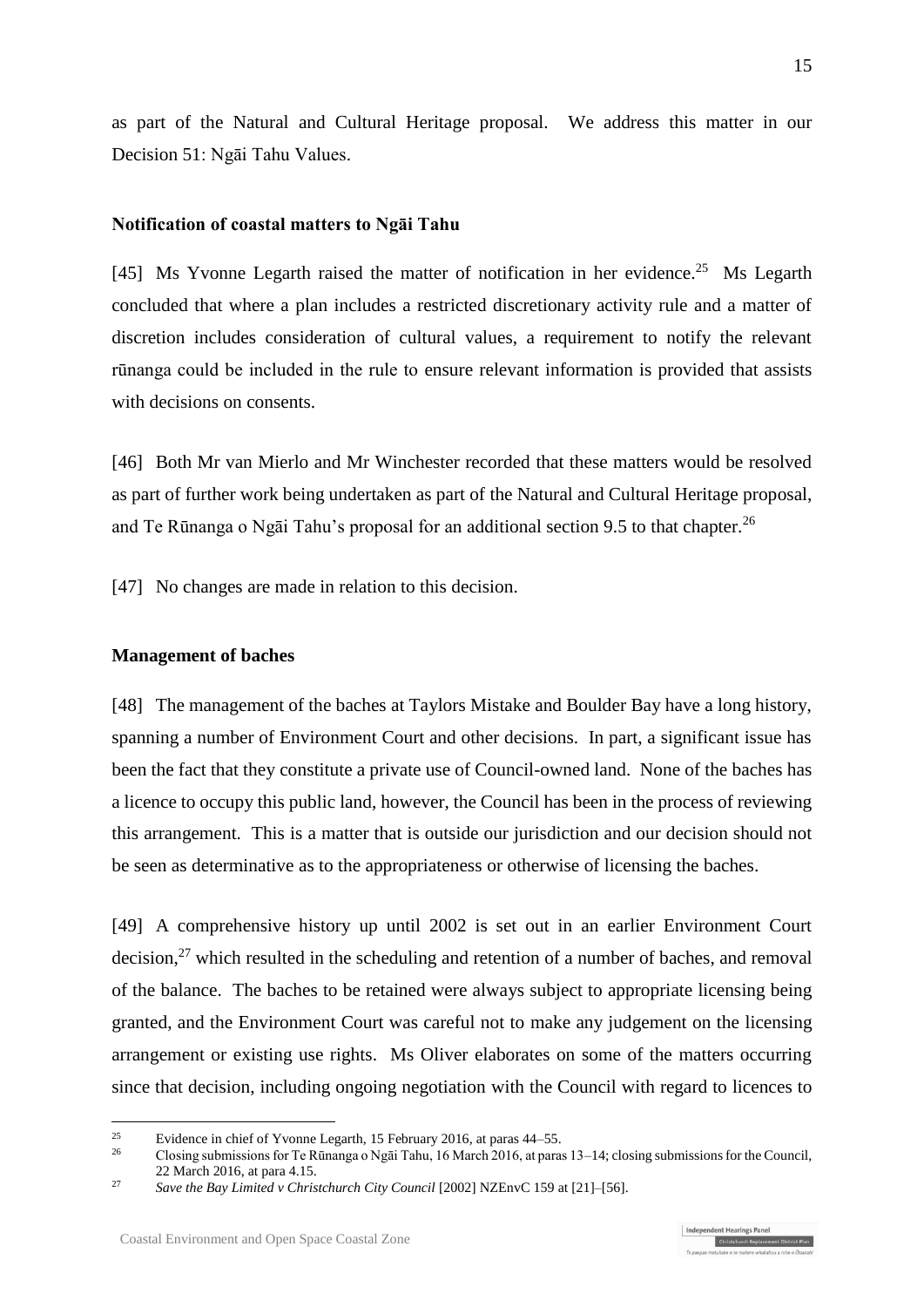occupy the road reserve, and the issue of 14 Existing Use Rights Certificates on 15 November  $2011$  in relation to those baches that were to be removed.<sup>28</sup>

[50] The Council had largely reached agreement to a framework with the Taylors Mistake bach owners,<sup>29</sup> except in relation to Policy 18.1.10, which we address below.

[51] Mr Snoep, a submitter who appeared before us, has been party to a number of proceedings in relation to the Taylors Mistake baches. He owns a house at Taylors Mistake behind baches 48 and 49. The Council summarised in its closing that "Mr Snoep accepted at the Hearing that management of the Baches and their environmental effects is **required** in the pRDP" (our emphasis).<sup>30</sup> This is perhaps not an entirely fair representation, and the following excerpt is set out from the transcript:

MR WINCHESTER: So, then in principle you have got no issue with putting in place a planning framework that deals with the fact and the reality of these baches and their environmental effects. Is that correct?

MR SNOEP: That would be acceptable, yes.

[52] Mr Snoep accepted that he had no issue with the inclusion of a framework, but not that it is required.

[53] Notwithstanding the above, we consider that a management framework in the district plan is appropriate to deal with the management of the open space resource and the impact of activities that occur within it, on the environment. We do so, because the purpose of a district plan under s 72 RMA is to assist territorial authorities to carry out their functions to achieve the purpose of the Act, and the functions under  $s \frac{31(1)}{a}$  and (b) include the establishment of objectives, policies and methods to achieve integrated management of the effects of use, development or protection of land and associated natural and physical resources of the district, and the control of actual or potential effects of the use, development, or protection of land.

[54] Given this, we turn to the provisions. We consider that a prohibited status, tied to the total number of baches, is appropriate. We agree with the submissions made by Mr Winchester that this provides greater certainty of outcome. No resource consent can be sought to exceed

<sup>&</sup>lt;sup>28</sup> Evidence in chief of Sarah Oliver, 5 February 2016, at  $4.1-4.11$ .

<sup>29</sup> Taylors Mistake Association, Taylors Mistake Association Land Company Limited, M Slemint/Taylors Mistake Bach Owners and D Hill (submissions 2128, 2134, 2192, 3525, 9094 and 9095).

 $30$  At para 6.6.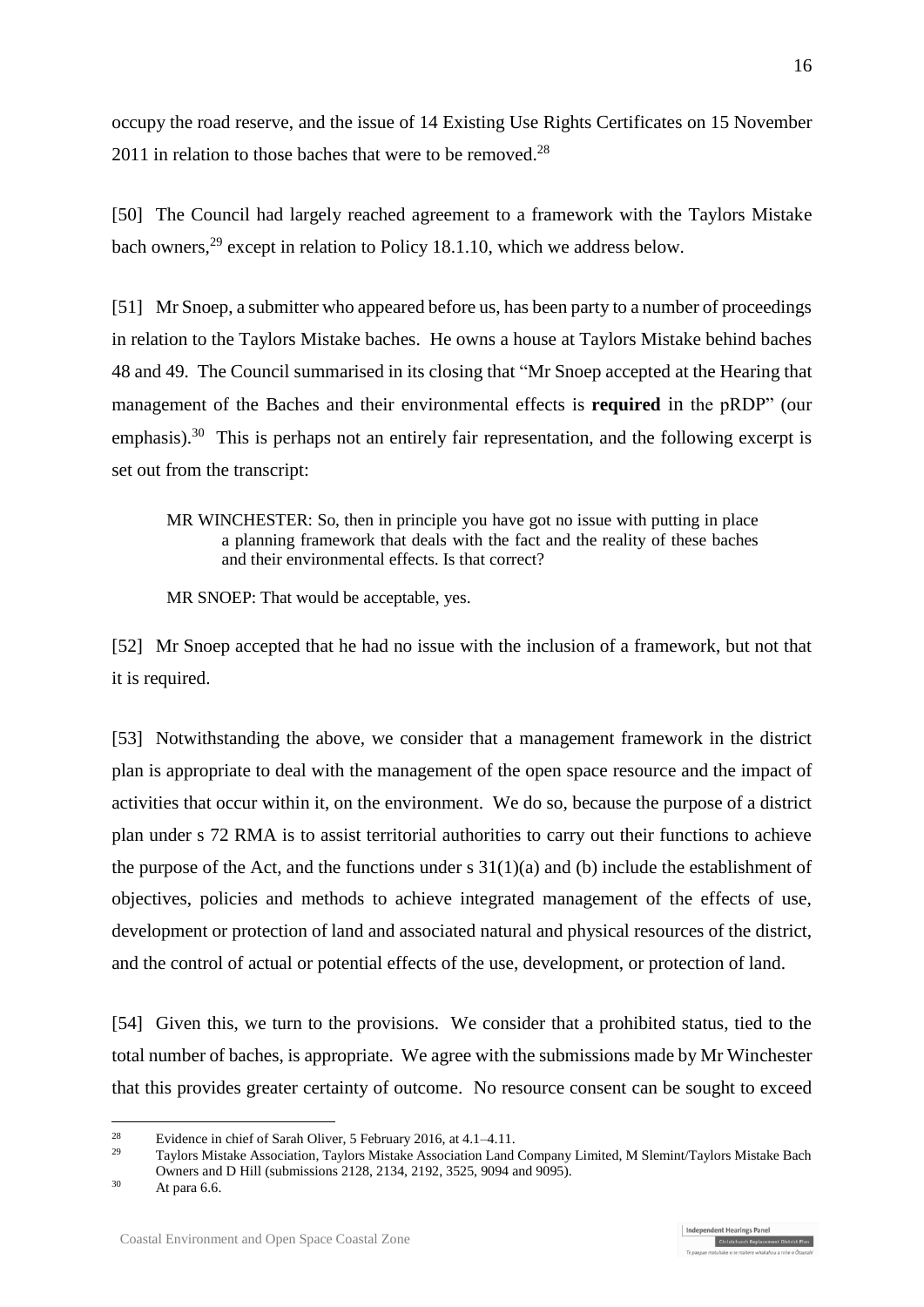the limitation. This position was supported by the Taylors Mistake bach owners.<sup>31</sup> With regard to the draft wording, we have amended it to ensure that it addresses an activity, which is the construction of an additional bach.

[55] In relation to the Council's proposed restructuring of its RD4 and RD5 activities in Table 18.7A.2.3 of the Revised Proposal, and given that new baches are provided for as a controlled activity, we concur that the structure in the Council's Revised Version is clearer for users of the Plan and consistent with the approach in the remainder of the Plan. The amendments made to Table 18.7A.2.3 better implement Strategic Objective 3.3.2 of the Plan. Those changes are reflected in our Decision Version.

[56] The last remaining matter of contention for the Taylors Mistake bach owners is in relation to Policy 18.1.10. Policy 18.1.10 provides for a new bach area at Taylors Mistake to enable the relocation and/or replacement of existing baches that are removed from their existing location. In the policy, the reasons that they are removed are specified as potentially including risk from hazards; that they impact on, or to otherwise improve recreational public access; or to restore the natural character values of the coastline. The Taylors Mistake bach owners seek deletion of the reference to "impact on or to improve recreational public access", which was reconfirmed in their closing legal submissions.<sup>32</sup> They do so on the basis that Mr Rodney Chambers and Ms Oliver recorded in their evidence that none of the existing baches impede general access in and around the Taylors Mistake Bay.

[57] Mr Bruce Hill appeared as a witness for the Taylors Mistake bach owners. While his initial evidence held that he was an expert planning witness, he acknowledged that he was conflicted by his parents' ownership of a bach, and that he was representing his brother, a submitter. However, Mr Hill was helpful in his answers to counsel and the Panel. He acknowledged that if the policy was modified to remove the reference to removal of a bach because of its impact on, or to improve public access, that it could make it more difficult for an existing bach owner to relocate to the bach overlay.<sup>33</sup> Mr Hill also agreed that while access was not currently a problem, which we acknowledge is in the evidence of Ms Oliver and Mr

Independent Hearings Panel

Christchurch Replacement District Plan

<sup>&</sup>lt;sup>31</sup> Closing legal submissions on behalf of Taylors Mistake Association, Taylors Mistake Association Land Company Limited, M Slemint/Taylors Mistake Bach Owners and D Hill, 14 March 2016, at para 9.

 $rac{32}{33}$  Ibid at para 6.

Transcript, page 149, line 33.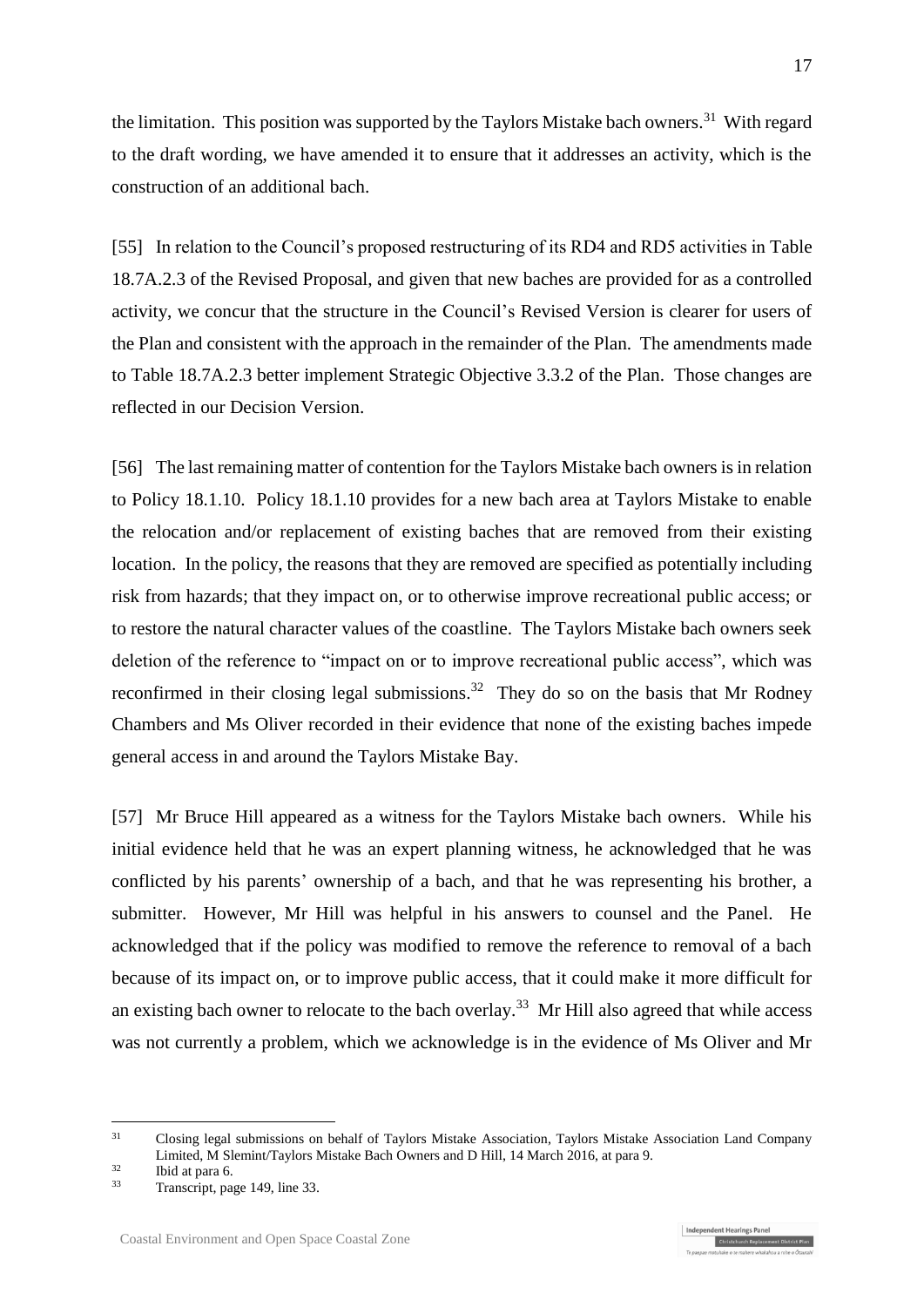Chambers, he also agreed that this could become an issue in the future, as set out in the following exchange with Mr Daysh:

- MR DAYSH: Is that like a flat road, could that be formed or is that one of these paper roads that is - - -
- MR HILL: I am not an engineer but I would assume that where the road is that is flat. I consider the remainder and a few over in front of Otto Snoep's bach are on flat terrain, the rest of it is they are at the base of cliffs and it could not be formed.
- MR DAYSH: Could be formed?
- MR HILL: I would say those ones under the base of the cliff could not be formed.
- MR DAYSH: So as part of a licence agreement or future negotiation is that area which the paper road could be formed or used for public access?
- MR HILL: It is flat terrain so I assume it could be, yes.
- MR DAYSH: So therefore do you not agree that the impact on improvement of public access is a relevant policy consideration?

MR HILL: Yes, on consideration I do, yes.

[58] We also note that Ms Oliver, in response to questions from Mr Neill and Mr Daysh, supported retaining the reference to access in Policy 18.1.10.<sup>34</sup>

[59] Having considered all of the evidence, we agree that the reference should be retained. Deleting it would have no impact on the function of the policy, which is to provide for a new bach area at Taylors Mistake to enable the relocation and/or replacement of existing baches. The reasons for relocation or replacement is an inclusive list, not exclusive. So even if the wording was removed, it would not inhibit the Council, in the future as part of its licensing arrangement, considering whether access was a relevant issue for consideration as part of issuing a licence to occupy. There may be circumstances that change in the future, such as erosion and sea level rise, and the purpose of that second part of 18.1.10 is to acknowledge what those factors *may* encompass.

[60] In terms of our evaluation of the policy, it is appropriate to recognise access in light of the amendment proposed to Objective 18.1.1a(viii) which was accepted by all parties and seeks the following outcome:

Independent Hearings Panel

Christchurch Replacement District Plan

1

<sup>34</sup> Transcript, pages 127–128.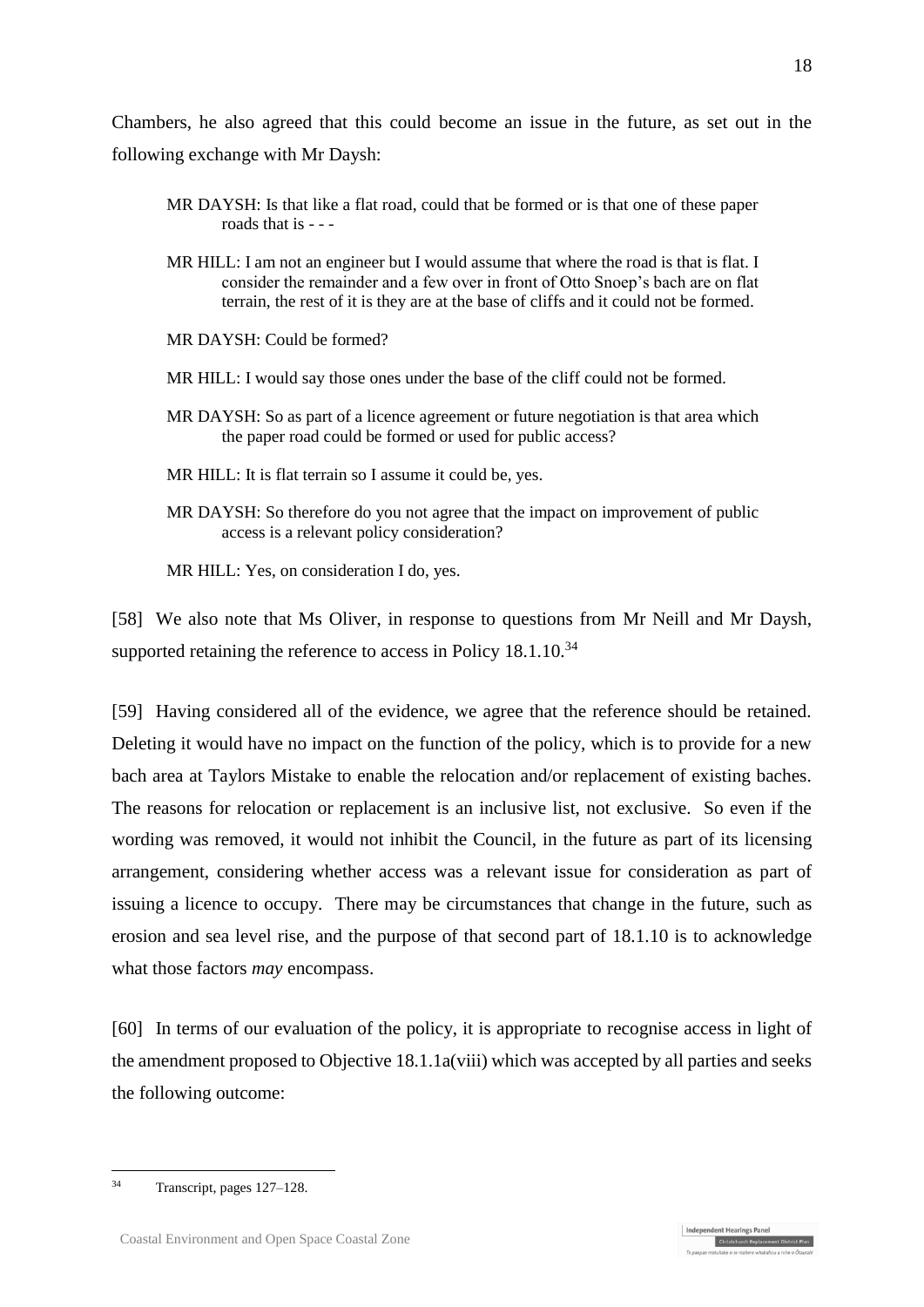#### **18.1.1 Objective 1 – Provision of open space and recreation facilities**

- a. A network of open spaces and recreation facilities that:
	- (viii) maintains and enhances public access to and along the Coast.

[61] Even taking into account Policy 18.1.9 which directly addresses access, we consider the reference in Policy 18.1.10 also better recognises and provides for s 6 (d) of the RMA, being the maintenance and enhancement of public access to and along the coastal marine area. Similarly, we find that it also better gives effect to Policies 18 and 19 of the NZCPS which both refer to future planning and identifying opportunities to maintain, enhance or restore public walking access. We decline the change sought by the Taylors Mistake bach owners to delete the reference to recreational public access in Policy 18.1.10.

#### **Amendments to previous decisions**

…

[62] The restructuring of the proposal has resulted in a number of changes to references in other chapters for which we have already issued a decision. The Council provided a table in its closing legal submissions, <sup>35</sup> noting references it had identified in other chapters that refer to coastal provisions. These amendments have been made as part of the chapters included with Decision 51: Ngāi Tahu Values at Schedule 2 in accordance with our powers under cl 13(5) and (6) of the Order.

#### **General drafting matters**

[63] There are a number of minor drafting amendments that we have made to ensure that the proposal and its provisions are consistent with decisions on other chapters, and implements Strategic Objective 3.3.2.

[64] These include the following changes:

(a) amendments to the introduction sections for Chapter 18 and Chapter 9;

<sup>1</sup> 

<sup>35</sup> Provided as Attachment C and noted in para 3.3 as examples of required amendments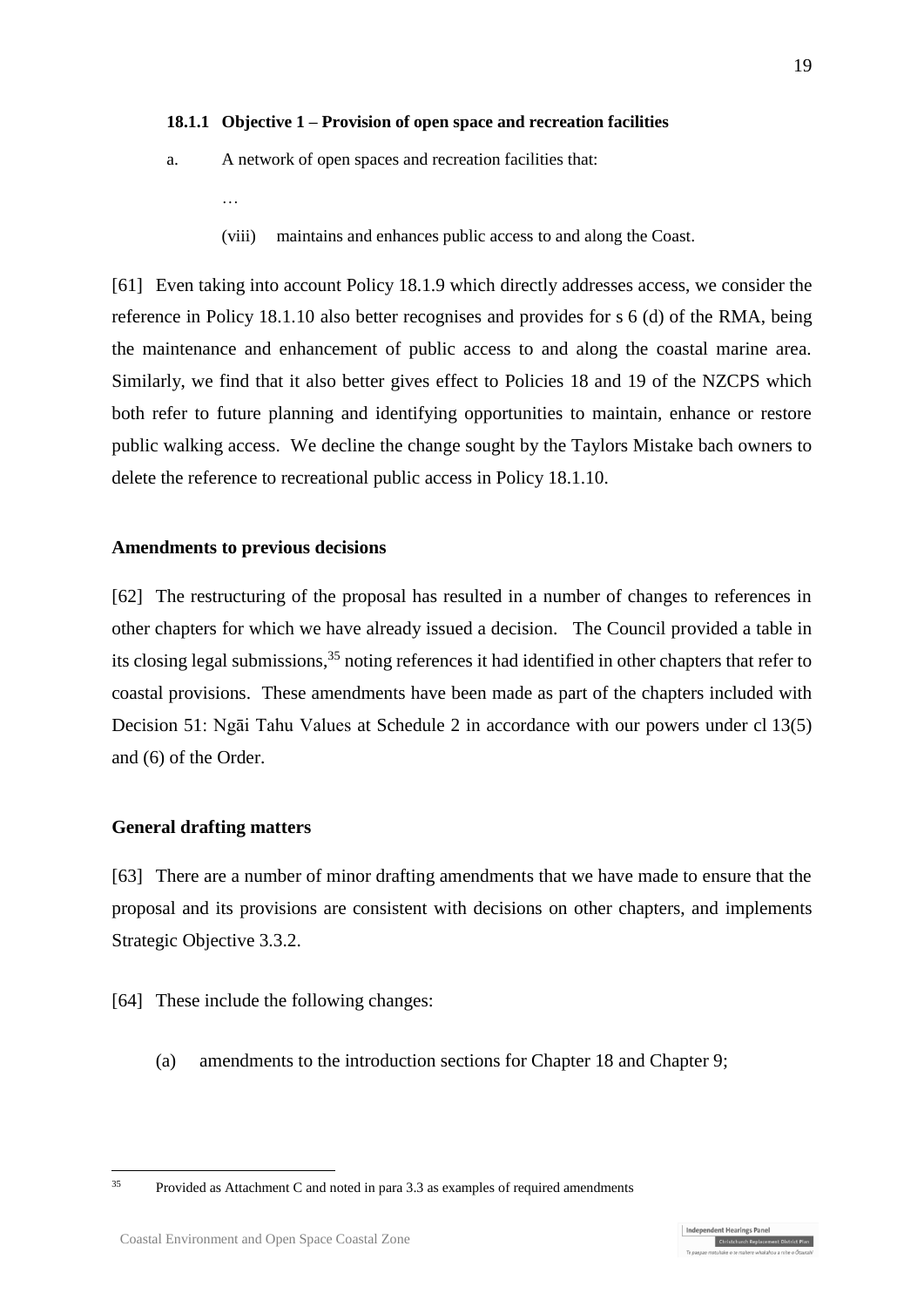- (b) deletion of placeholders in the policies and assessment matters in relation to Strategic Objective 3.3.16, for which no amendments have been proposed;
- (c) amendment to note that the Ngāi Tahu Claims Settlement Act 1998 Statutory Acknowledgement Area 'Te Tai o Mahaanui' applies to the coastal marine area, rather than the coastline;
- (d) recognition in the introduction for Chapter 9 that discretionary or non-complying activities within, or affecting, the coastal environment will be assessed against the coastal environment objectives and policies, consistent with Policy 9.6.2.1;
- (e) formatting change to Objective 9.6.1.1 so that it is phrased as an outcome;
- (f) deletion of the advice note that was proposed after 9.6.2.1;
- (g) deletion of Policy 18.1.12 b., which referred to a policy in subchapter 9.2 which was deleted by Decision 38;
- (h) amendment to the introductory sections for the activity status tables and how to use the rules section to make consistent with the remainder of the plan;
- (i) provision for the relocation of a bach to the Coastal Bach Overlay as a controlled activity;
- (j) deletion of non-complying activities that were duplicated elsewhere in the noncomplying activity provisions;
- (k) general formatting to allow for additional controlled and permitted activity statuses in the Open Space Coastal Zone;
- (l) amendment to the phrasing of the prohibited activities in the Open Space Coastal Zone so that the provisions apply to a use of land;
- (m) clarification that Rule 18.6A.2.1 applies only to the Coastal Bach Overlay in Appendix 18.8.4;

Independent Hearings Panel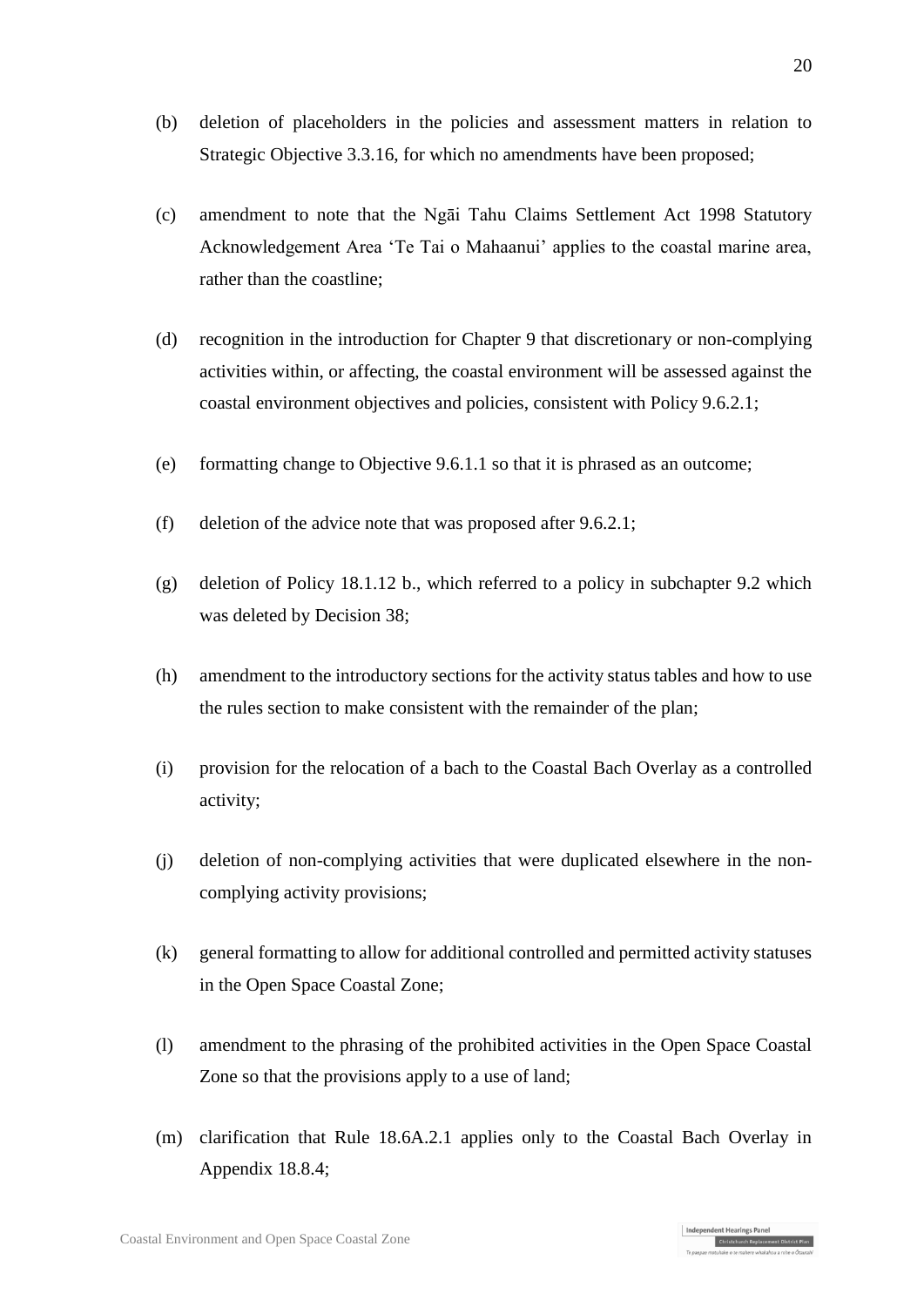- (n) deletion of proposed assessment matter d. and e. in relation to baches within Taylors Mistake, Hobsons Bay and Boulder Bay, as they were not referenced in the Revised Version; and
- (o) integration of the Open Space Coastal Zone into Chapter 18.

[65] We are satisfied that the changes we have made are appropriate for reasons of consistency and clarity, and are of minor effect or less.

#### **Definitions**

[66] In its closing legal submissions,<sup>36</sup> the Council included six definitions in its marked up and clean versions as follows:

- (a) Bach;
- (b) Coastal recreation activities;
- (c) Coastal recreation facilities;
- (d) Recreation facility;
- (e) Customary harvesting; and
- (f) Marine structures.

[67] These were not contentious and were not identified by the Council as being outstanding matters. However, we are cognisant that the Panel who heard the Stage 2 and 3 Definitions proposal has requested further information in relation to recreation based activities.<sup>37</sup> As a matter of precaution, we do not make any decision on 'coastal recreation activities', 'coastal recreation facilities' or 'recreation facility' at this time.

21



<sup>&</sup>lt;u>.</u>  $\frac{36}{37}$  Closing legal submissions for the Council, 22 March 2016.

<sup>37</sup> Minute – Directions following the hearing of the Stage 2 and 3 Definitions Proposal, 20 April 2016, at para 15.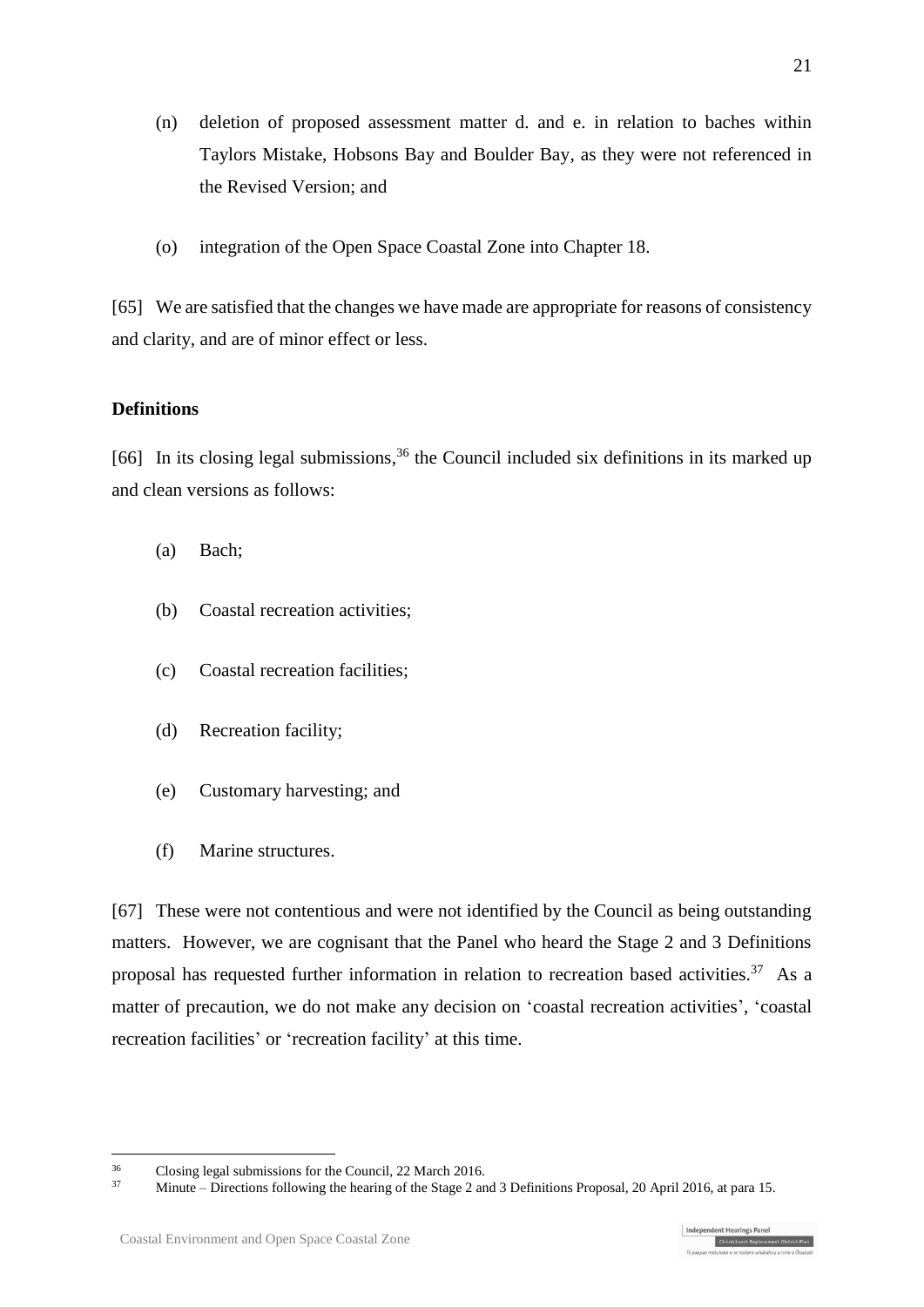[68] As the marked up version records, the matter of 'customary harvesting' was addressed in the Open Space hearing. We do not address that definition in this decision.

[69] Given their non-contentious nature, we accept the changes to 'bach' and 'marine structures' and include those definitions in our Decision Version, and have taken into account amendments arising from the Council's supplementary closing submissions on the Definitions proposal. 38

### **OVERALL EVALUATION AND CONCLUSIONS**

[70] In reaching our decision, we have considered all submissions and further submissions made on the Notified Version, and had regard to the Council's recommended acceptance or rejection of those submissions, as filed. Except to the extent that those recommendations have been modified by this decision, we accept the Council's 'Accept/Accept in Part/Reject Table'. Based on our evidential findings, we are satisfied that the Decision Version, as amended from the Revised Version, is the most appropriate for achieving the purpose of the RMA and implementing the Higher Order Documents. It is also best suited to enable recovery and meet the long-term requirements of greater Christchurch.

[71] As a result, we record that the Notified Version is amended by our Decision Version, as set out in Schedule 1 to this decision in relation to Sub-chapter 9.6 Coastal Environment, and Schedule 2 of Decision 51: Ngāi Tahu Values in relation to the Open Space Coastal Zone. The placeholder for the references to the Residential Bach Zone in Chapter 14 are deleted.

[72] We direct the Council to file planning maps with the revised coastal environment line, the Open Space Coastal Zone, and Appendix 18.8.5 as amended by our decision, within 10 working days of the release of this decision. Any party seeking minor corrections to this decision are directed to make an application for corrections within 10 working days. A second decision will then issue attaching the planning maps and Appendix 18.8.5, and addressing any minor corrections sought.

<sup>&</sup>lt;sup>38</sup> Supplementary closing legal submissions for the Council for Chapter 2 Definitions and application for Panel to use clause 13(6)(a) of the Order in Council to revisit earlier decisions, 2 September 2016.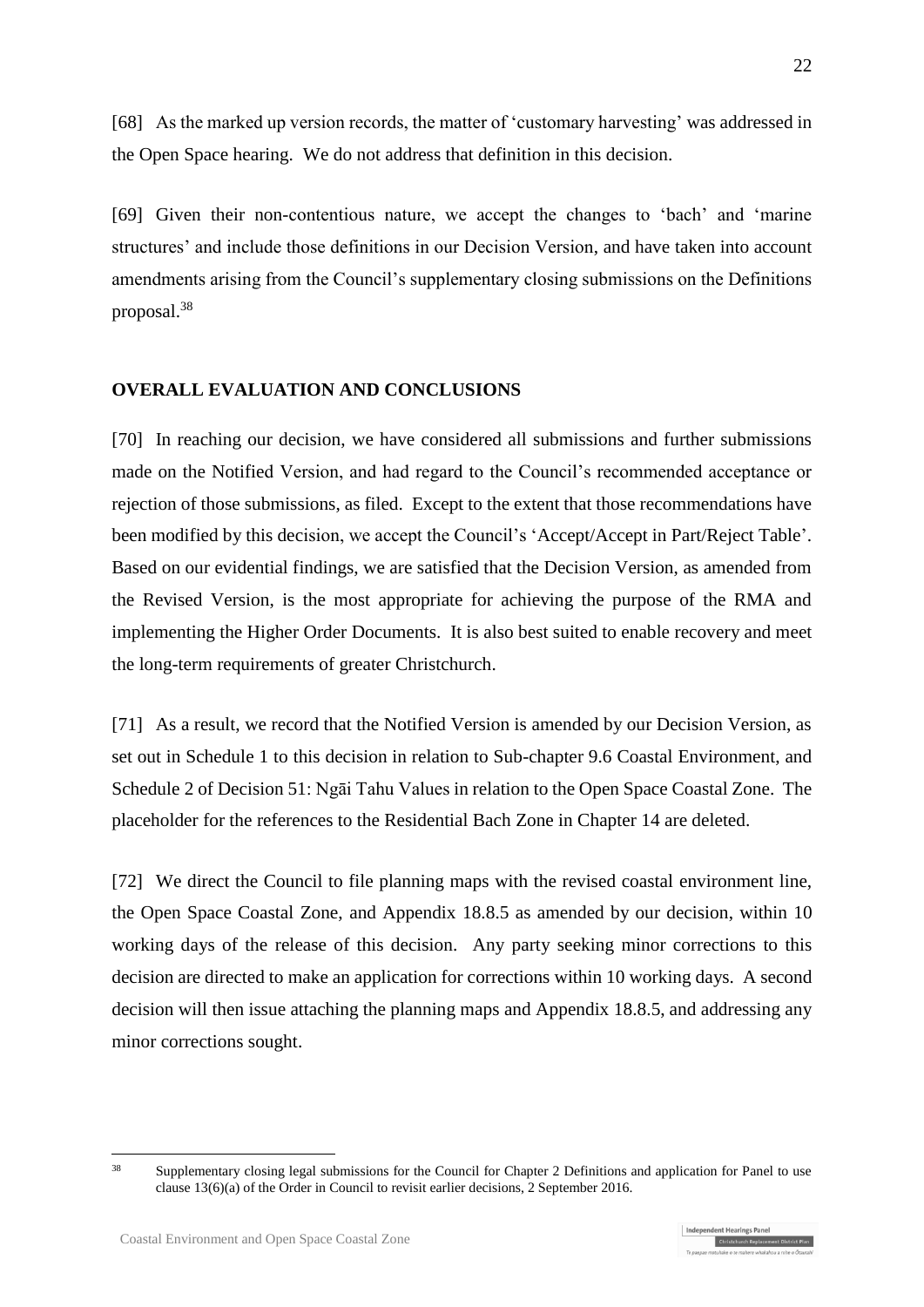For the Hearings Panel:

A. W. Manse

Hon Sir John Hansen<br>Chair

Mr Stephen Daysh<br>Panel Member

Mr Alec Neill Panel Member

Mr Gerard Willis Panel Member

Coastal Environment and Open Space Coastal Zone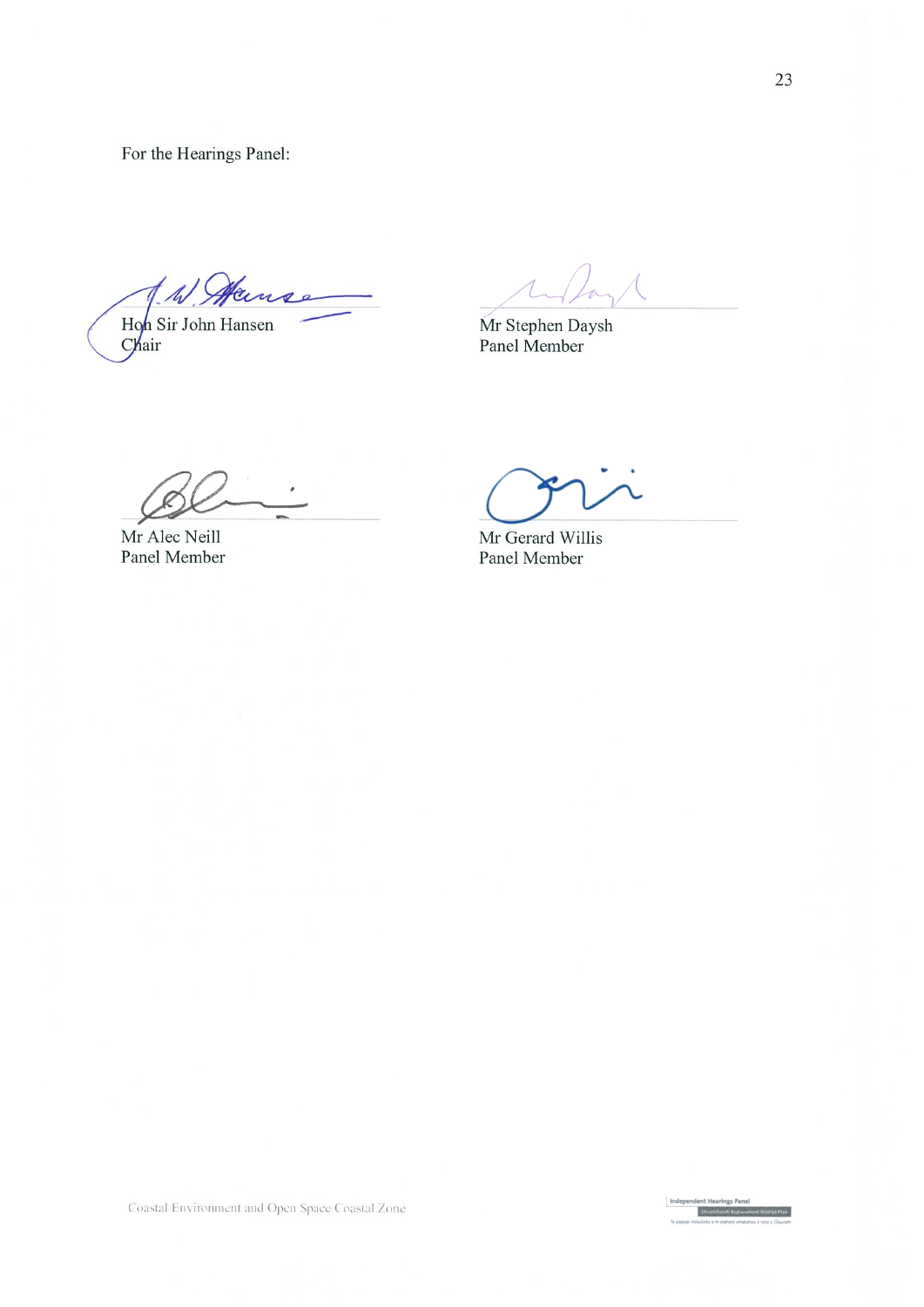# **SCHEDULE 1**

Changes our decision makes to the following chapters.

|                       | Chapter 9 Natural and Cultural Heritage                                 |  |  |
|-----------------------|-------------------------------------------------------------------------|--|--|
|                       | 9.6 The Coastal Environment                                             |  |  |
|                       | Chapter 18 Open Space Coastal Zone (refer to Schedule 2 of Decision 51) |  |  |
|                       | Chapter 19 The Coastal Environment – DELETED                            |  |  |
| Chapter 2 Definitions |                                                                         |  |  |

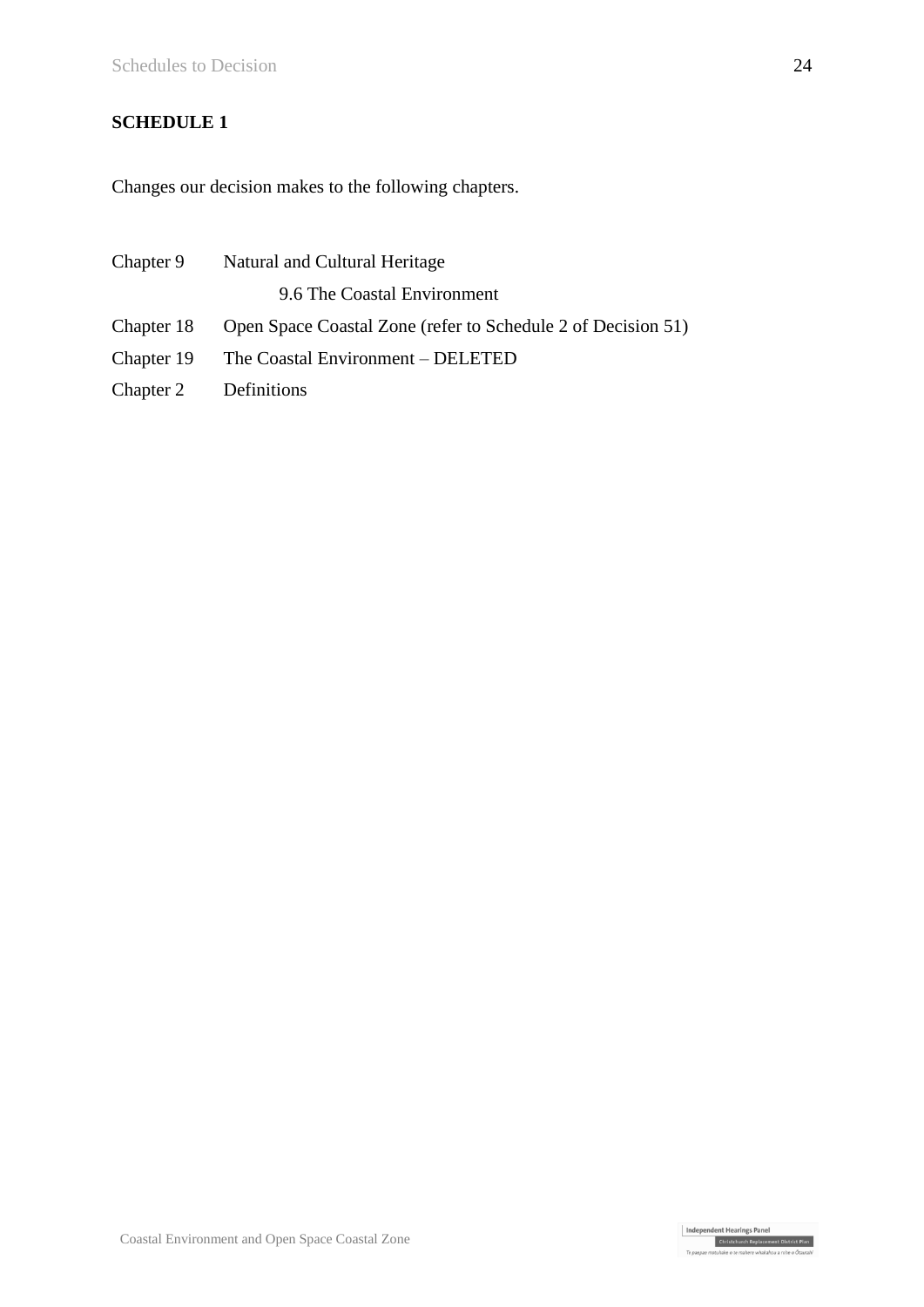# **Chapter 9**

The notified proposal is amended by our decision as follows.

Text in red indicates decision text arising from Decision 51: Ngāi Tahu Values.

# **9.6 Coastal Environment**

### **9.6.0 Introduction**

This introduction is to assist the lay reader to understand how this chapter works and what it applies to. It is not an aid to in to interpretation in a legal sense

The coastal environment is a continuous, uninterrupted area that adjoins the coastal marine area boundary and covers urban and natural environments. The landward extent of the coastal environment along the district's coastline is identified on the planning maps.

The coastal environment has been identified though multi-criteria analysis assessing the following:

- a. natural coastal character;
- b. coastal landscape and ecology;
- c. coastal natural hazards;
- d. interaction with Coastal Marine Area;
- e. public access and recreation;
- f. heritage values; and
- g. practical and reasonable approach.

The coastal marine area around the Christchurch District is acknowledged in the Ngāi Tahu Claims Settlement Act as a Statutory Acknowledgement Area 'Te Tai o Mahaanui'. The coastal environment is highly valued by Ngāi Tahu mana whenua and has traditionally, and continues to, provide for settlement and mahinga kai. Landuse activities can impact the quality of the coastal environment, which is expressed in the whakataukī 'ki uta ki tai', 'from mountains to the sea' — all things are connected.

Access to mahinga kai and other areas of significance to Ngāi Tahu mana whenua is of fundamental importance to exercising kaitiakitanga. Due to historical occupation and the abundance of resources along the coastline, there is a depth of connection for Māori with the coastal environment.

The purpose of this section is to provide the overarching direction and balance between enabling people and communities to provide for their social, economic and cultural wellbeing and their health and safety while maintaining and protecting the values of the coastal environment. It includes objectives, policies and matters of discretion but no activity status rules. The matters of discretion are referenced by rules in other chapters.

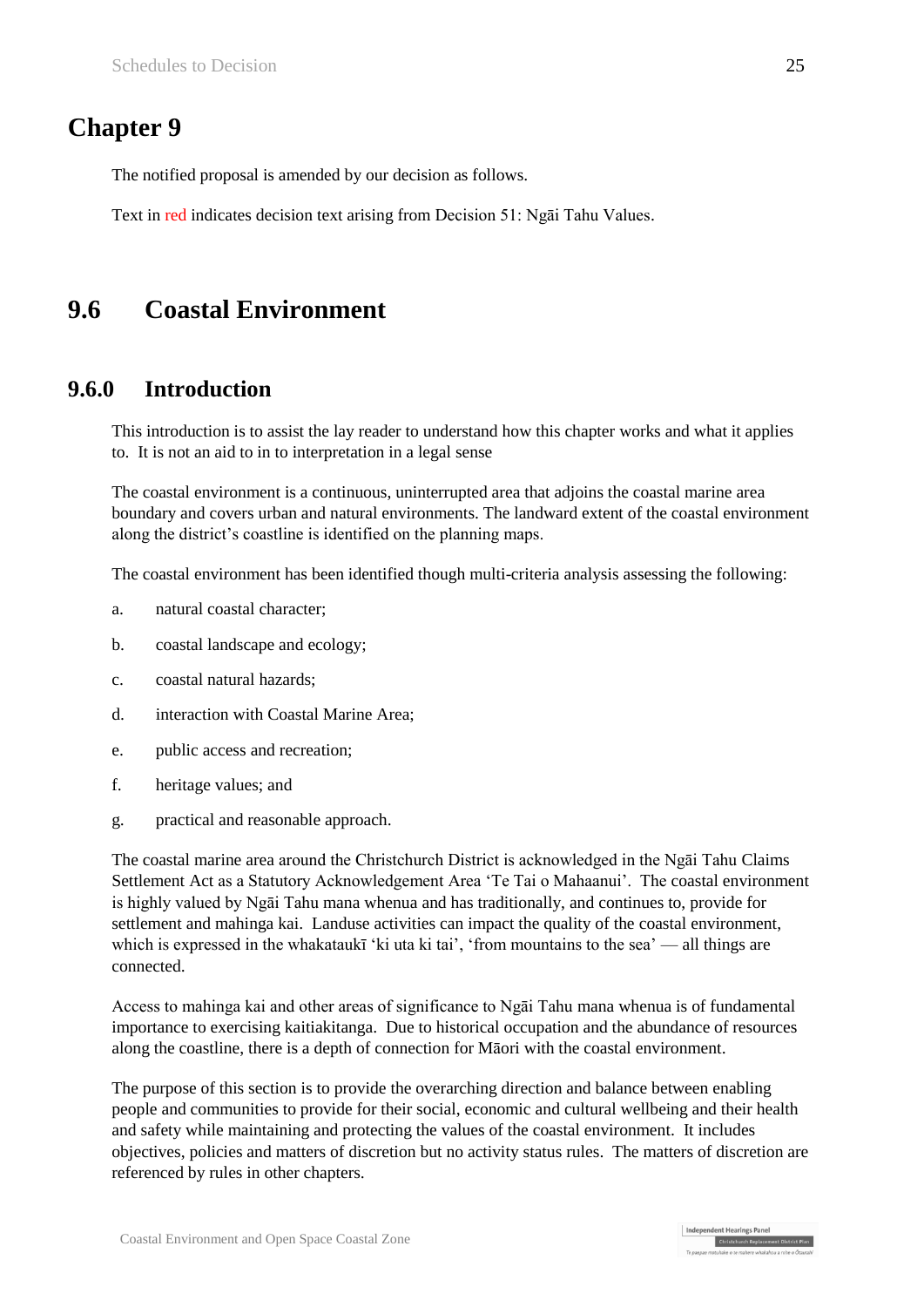Activities located within, or affecting, the coastal environment and requiring discretionary or noncomplying resource consent approval under zone or district-wide rules applying across the district, will be assessed against the coastal environment objectives and policies. Restricted discretionary resource consents, where appropriate, cross-reference to the matters of discretion for the coastal environment.

The Lyttelton Port Recovery Plan inserted the Specific Purpose (Lyttelton Port) Zone into the district plan, and was developed to give effect to the New Zealand Coastal Policy Statement 2010. The coastal environment objectives, policies or matters of discretion do not apply to the Specific Purpose (Lyttelton Port) Zone.

The provisions in this chapter give effect to the Chapter 3 Strategic Directions Objectives.

# **9.6.1 Objectives**

## **9.6.1.1 Objective – The coastal environment**

- a. People and communities are able to provide for their social, economic and cultural wellbeing and their health and safety, while maintaining and protecting the values of the coastal environment, including:
	- i. indigenous biodiversity and the maintenance of the ecological function and habitats;
	- ii. natural features and landscapes;
	- iii. natural character;
	- iv. historic heritage;
	- v. Ngāi Tahu cultural values;
	- vi. visual quality and amenity; and
	- vii. recreation values.

### **9.6.1.2 Objective – Access to and along the coast**

a. Public access to and along the coastal marine area is maintained and enhanced by providing access in places and in forms which is compatible with public health and safety, sensitivity of the receiving environment and protecting the natural, historic and Ngāi Tahu cultural values of the coastal environment.

# **9.6.2 Policies**

## **9.6.2.1 Policy - Effects of activities on the coastal environment**

a. Ensure that subdivision, use and development is of a scale, and located, to maintain and protect the values of the coastal environment, including:

Independent Hearings Pane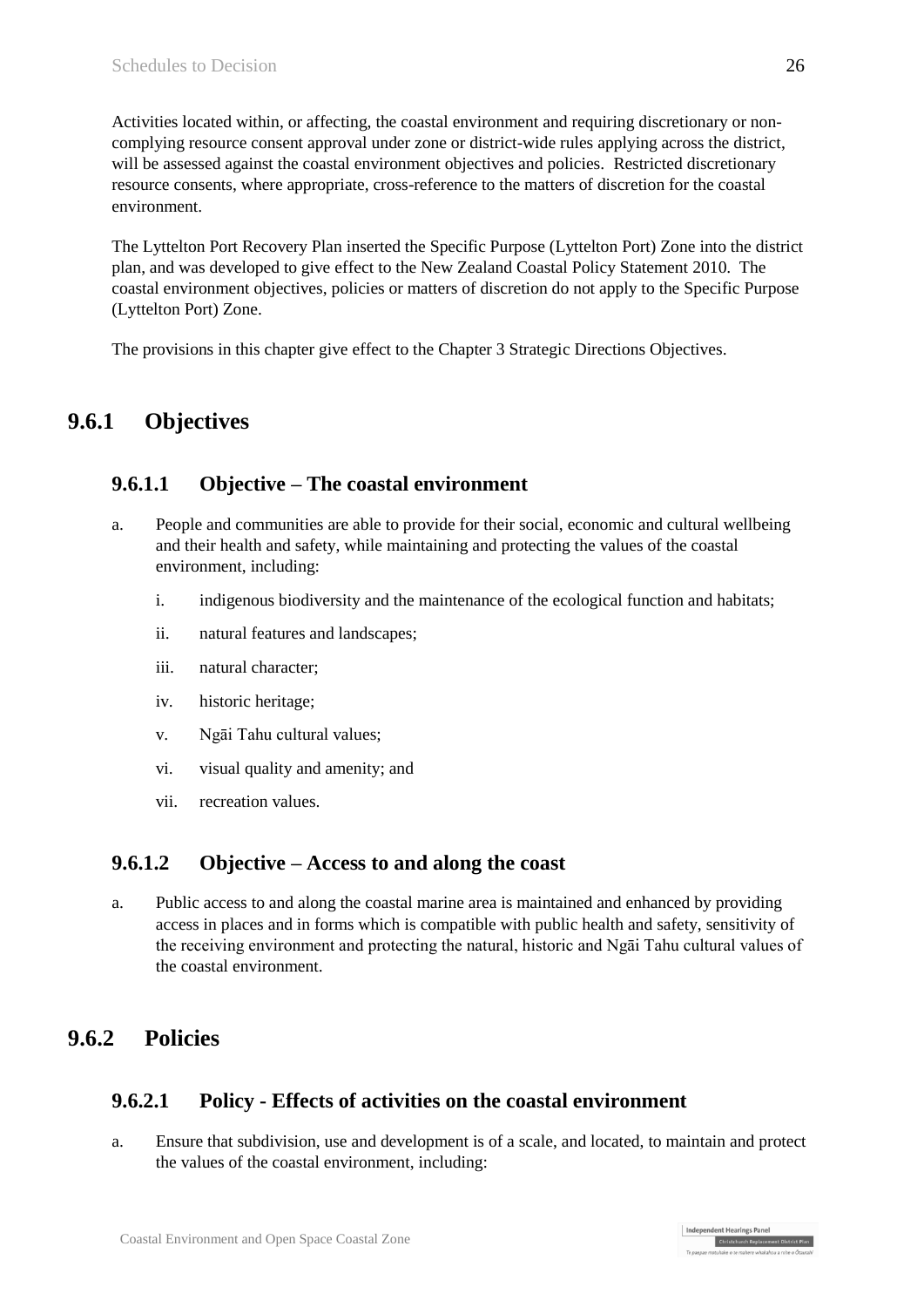- i. indigenous biodiversity and the dynamic, complex and interdependent processes of ecosystems;
- ii. natural features and landscapes;
- iii. natural character, including the natural integrity and functioning of contributing and associated coastal processes;
- iv. historic heritage, recognising that historic heritage may span the line of mean high water springs;
- v. Ngāi Tahu cultural values;
- vi. visual quality and amenity values; and
- vii. recreation values.
- b. Recognise and provide for the operation, maintenance, upgrade and development of strategic infrastructure and utilities that have a technical, locational or functional need to be located in the coastal environment.

## **9.6.2.2 Policy - Access to and along the coast**

- a. Maintain existing public access to the coastal marine area and provide additional public access where:
	- i. there is demand for public access;
	- ii. there is an acceptably low risk of danger to public health or safety;
	- iii. public access does not compromise the safe and efficient operation of jetty facilities at Lyttelton, Akaroa and Diamond Harbour; and
	- iv. public access is in a form and at a level compatible with the sensitivity of the receiving environment, including farming operations and any sites of particular ecological or cultural sensitivity.
- b. Facilitate access by Ngāi Tahu mana whenua to and along the coastal marine area for mahinga kai and other customary uses.

## **9.6.2.3 Policy - Extent of the coastal environment**

a. Recognise that the landward extent of the coastal environment varies according to the dynamic nature of the values, processes and qualities present.

# **9.6.3 Rules - Matters of discretion**

# **9.6.3.1 Effects of activities on the coastal environment**

a. The location, scale and intensity of the activity and/or buildings and the extent to which the proposal will adversely affect the values of the coastal environment, including:

Independent Hearings Panel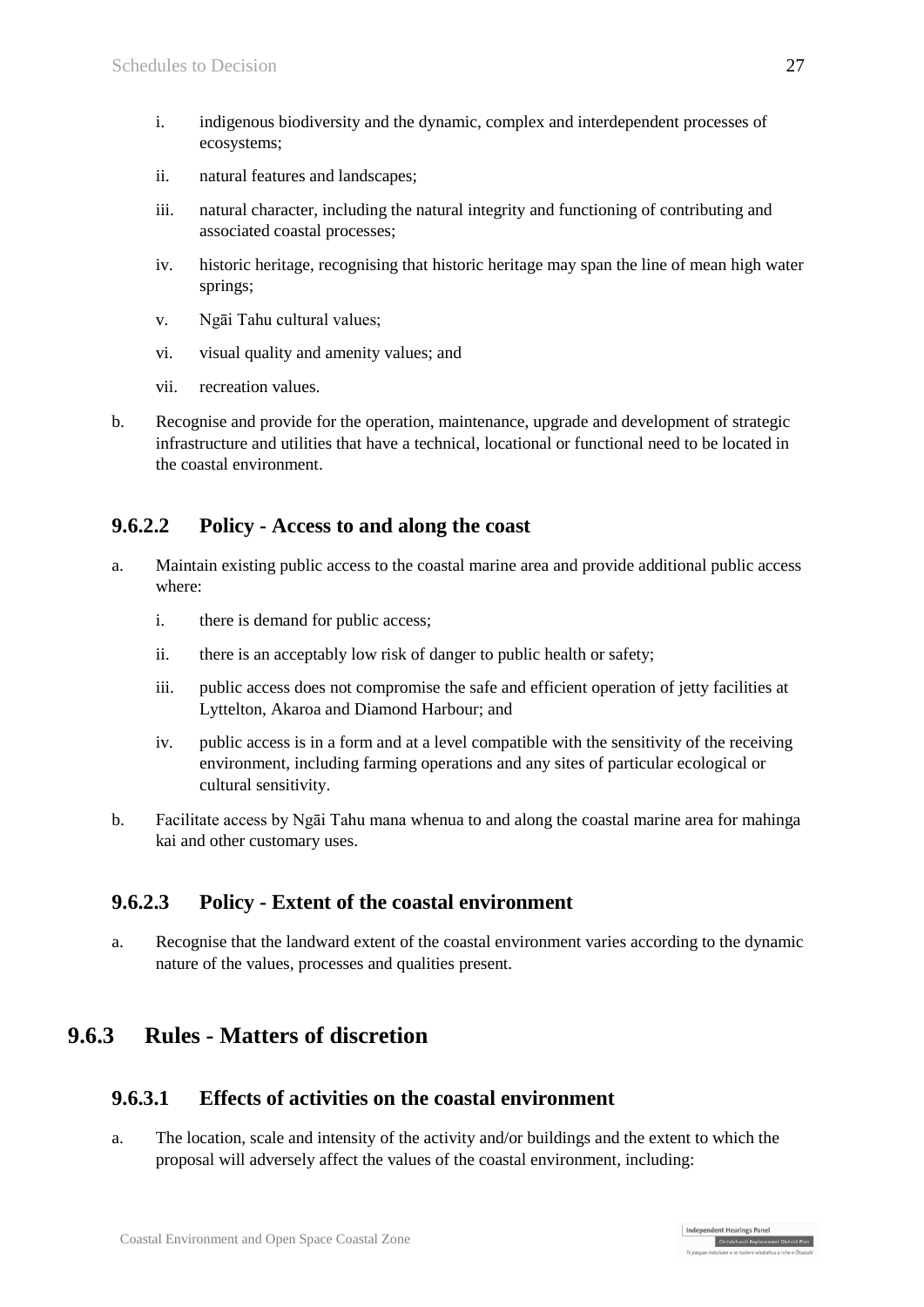- i. indigenous biodiversity and ecosystems;
- ii. natural character, natural landscapes and features, visual qualities and amenity values;
- iii. historic heritage; and
- iv. Ngāi Tahu mana whenua cultural and traditional associations, 'Te Tai o Mahaanui' statutory acknowledgement area and identified Sites of Ngāi Tahu Cultural Significance.
- b. Whether the proposal will maintain or enhance public access to and along the coast, including:
	- i. the potential for use and development to adversely affect existing customary access or public access to and along the coast; and
	- ii. whether the location of public access has the potential to adversely affect public health and safety, Ngāi Tahu mana whenua, cultural values, including effects on sites of Ngāi Tahu cultural significance, mahinga kai, riparian vegetation, water quality and connections between fresh water resources, amenity values associated with freshwater, the coastal environment and their margins.
- c. Whether any mitigation measures are proposed, including planting and restoration of natural character.
- d. Extent to which the proposed subdivision, use or development is likely to result adverse cumulative effects on the values of the coastal environment.
- e. Whether the proposal is susceptible to the effects of coastal hazards.
- f. Whether the proposal supports coastal recreation activities and/or facilities.
- g. The contribution the proposed subdivision, use or development activity makes to the social, cultural and economic wellbeing of people and communities.
- h. Within a Site of Ngāi Tahu Cultural Significance identified in Appendix 9.5.6, the matters set out in Rule 9.5.5 as relevant to the site classification:
	- i. 9.5.5.1 Wāhi Tapu/Wāhi Taonga, Mahaanui Iwi Management Plan Silent Files and Kaitorete Spit;
	- ii. 9.5.5.2 Ngā Tūranga Tūpuna; and
	- iii. 9.5.5.3 Ngā Wai.

#### Advice Note:

1. With respect to Ngā Wai Te Tai o Mahaanui reference should be made to Objectives 9.5.2.1 – 9.5.2.3 in Sub-chapter 9 Ngāi Tahu values and the natural environment, and Policy 9.5.2.6 Ngā Wai.

Independent Hearings Panel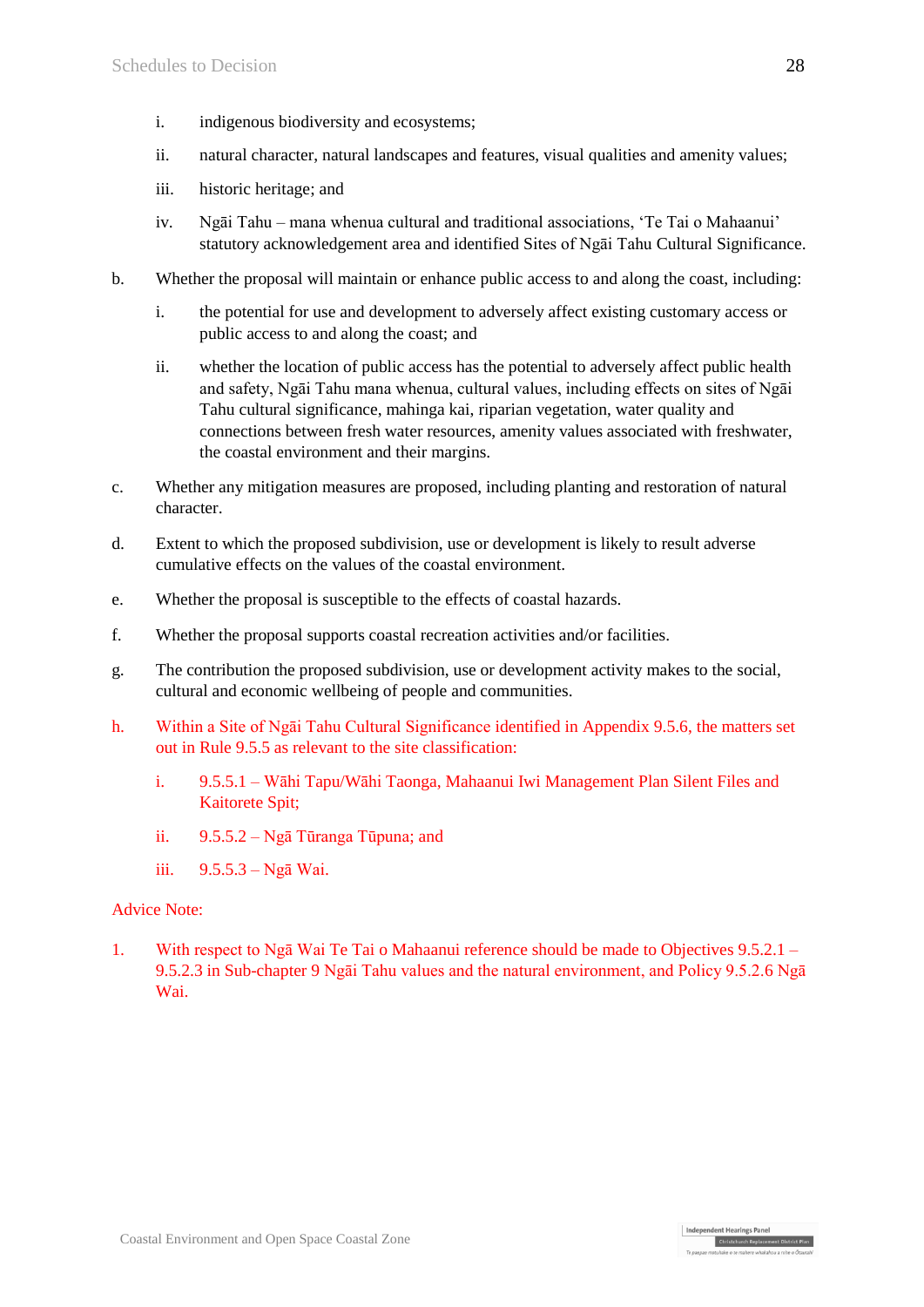# **Chapter 2 Definitions**

Include the following definitions:

### **Bach**

in relation to the Open Space Chapter, means a building used for temporary residential occupation where the residents or the principal resident has an alternative permanent place of fixed abode.

### **Marine structures**

in relation to the Open Space Coastal Zone, means structures in coastal areas owned and maintained by the Council for public recreation and commercial purposes. It includes New Brighton Pier, boat ramps and jetties.